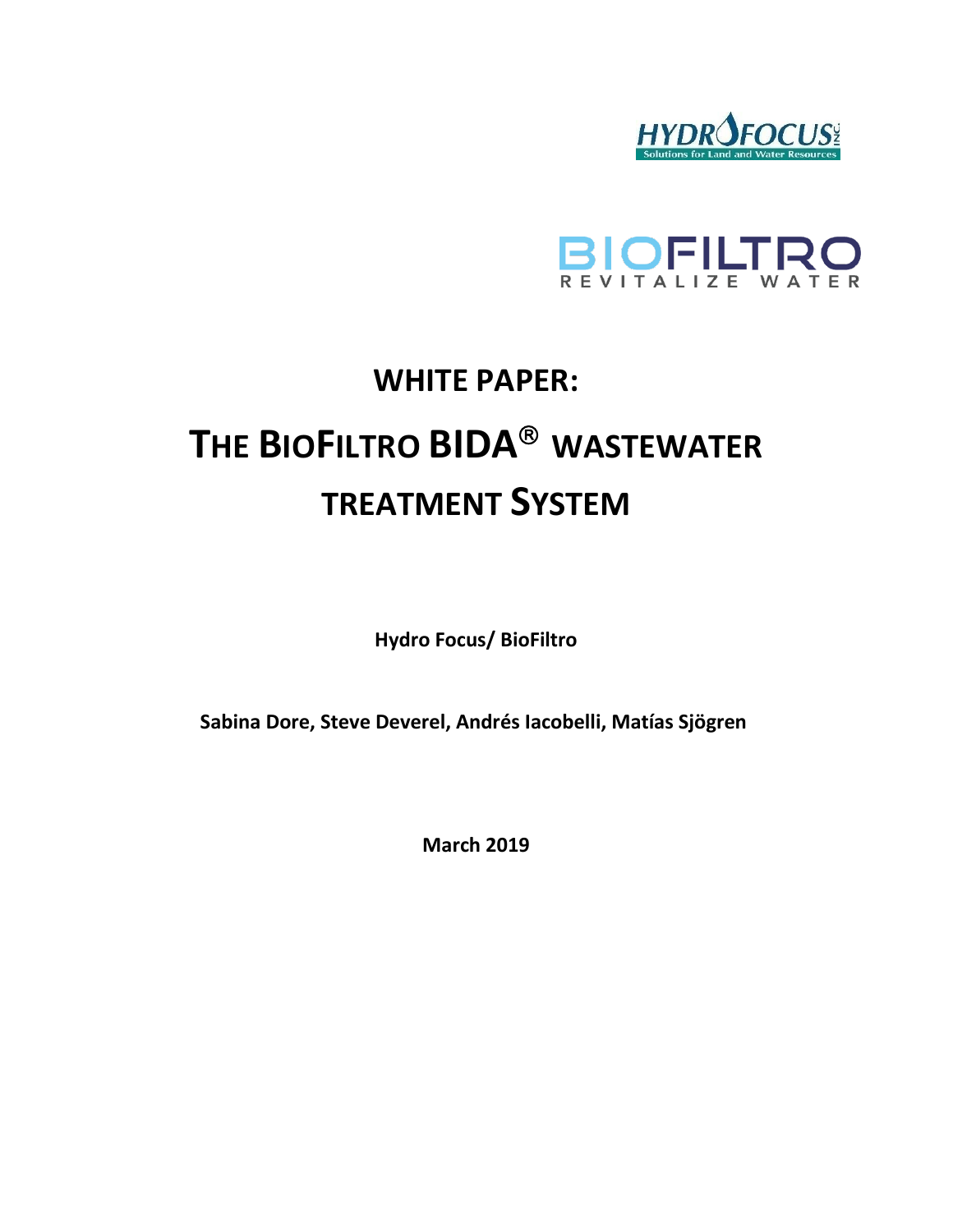# DESCRIPTION OF THE BIDA<sup>®</sup> SYSTEM

This paper aims to describe the BIDA (**BI**ofilter **D**ynamic **A**erobic) System and its different applications in the United States (US), quantify its multiple benefits, and report plans and priorities for research and development. The BioFiltro BIDA<sup>®</sup> System was patented in 2009 as a system for treating organic contaminants in water by vermifiltration, a biological treatment process using earthworms and microorganisms to degrade the organic load of wastewater. The BIDA<sup>®</sup> System filters water onsite, converting wastewater into a reusable asset and contaminants into a natural and nutritious fertilizer.

To address the need for treatment of wastewater for agriculture and rural areas, vermifiltration has been demonstrated to be a decentralized, low-cost, and low-maintenance solution (Lazcano and Dominguez 2011). Vermifiltration has been adopted recently to treat domestic wastewater in developing countries (Xing et al 2015), industrial waste (Lin et al 2013), and livestock waste (Li et al 2008, Luth et al 2011, Wang et al 2014). Studies have reported high nutrient removal by vermifiltration of nitrogen (N), ammonia (NH<sub>3</sub>) and hydrogen sulfide  $(H_2S)$ , which are nuisance gases and respiratory irritants (Wang et al 2014), and nitrous oxide ( $N_2$ O), carbon dioxide (CO2) and methane (CH4), powerful greenhouse gases (GHGs) (Lai et al 2018). The BioFiltro BIDA® System has been proven to reduce water biological oxygen demand (BOD), total suspended solids (TSS), volatile solids (VS), total dissolved solids (TDS), fat oils and grease (FOG), total Nitrogen (N), Ammonia (NH3), and Phosphorus (P).

The BIDA<sup>®</sup> System is a sustainable wastewater management strategy. By removing N from wastewater at its source, the BIDA® System also prevents downstream environmental and public health issues related to excess N volatilization and leaching into soil and groundwater and movement to surface waters, which can result in eutrophication, soil acidification, and groundwater pollution (Galloway et al 2003).

Earthworms mechanically degrade organic input and excrete mucus and castings which are enriched in organic matter, N, and P, thus making these nutrients readily available to microorganisms (Aira et al 2007; Zhao et al 2010). Earthworms' tunneling activity contribute indirectly to nutrient removal by increasing the porosity and aeration of the media, which facilitate the growth of aerobic microorganisms (Zhao et al 2010; Wang et al 2011a).

The BIDA<sup>®</sup> System can be classified as a biological system for aerobic treatment of organically contaminated wastewater based on a prestraining filter modification. It is superior to the activated sludge and pre-strained filter techniques, which are the most common aerobic wastewater treatment systems because these systems produce solid by-products (sludge) that require secondary disposal. Also, these systems have higher operational costs because of the continuous use of aerators and the need of pumps to remove sludge. In pre-straining filters, finally, the filtering media becomes increasingly impermeable considerably reducing its efficiency. Compared to these traditional aerobic wastewater treatment systems, the BIDA® System: does not produce unstable sludge because the system degrades all of the organic soluble solids and transforms them into a stable, odorless humus material. The filtering material remains permeable because the bacterial flora and earthworms are constantly moving the solids, tunneling the medium and allowing the medium to remain porous. The operational costs are low because the system only needs impulsion pumps to distribute homogeneously the contaminated water over the surface of the BIDA® System, whereas other treatments require air or oxygen injection, or addition of chemicals and other substances. Finally, earthworms produce vermicompost from degraded organic material and castings that is a high-quality natural fertilizer.

Constraints of the BIDA® System include the need to separate solids before entering the system and its sensitivity to composition changes in contaminated water. Variations in wastewater quality will affect and can potentially damage the earthworms and bacterial flora.

The BIDA<sup>®</sup> System includes layers of cellulose-based and inert materials that filter the wastewater, provide habitat for the earthworms, and maintain conditions aerobic.

The surface layer is inoculated with an industry-specific mix of worms (*Eisenia fetida and Eisenia andrei*) and bacteria to achieve wastewater treatment. The burrowing worms create air channels and digest suspended solids, achieving densities up to 12,000 worms per cubic meter (yard). When liquid residues are in contact with the worm humus, a bacterial flora forms and degrades the organic material present in the contaminated water. Because this process adapts to the specific organic waste, it can be used in many different applications such as cleaning domestic sewer water and wastewater from slaughterhouses, dairies, livestock, vineyards, and food processing industries.

To avoid impermeability of the cellulose medium and subsequent anaerobic conditions, it is preferable to separate the majority of solids — in particular, fixed inorganic solids that cannot be degraded — from the liquid waste.

Due to the rapid four-hour processing time, the BIDA® System is virtually odorless and requires minimum storage capacity. The system permits discontinuous or seasonal operations because during the offseason the worm and bacteria biomass can survive off of the cellulose media.

# BIOFILTRO EXPERTISE AND BIDA<sup>®</sup> SYSTEM PERFORMANCE

The development of the BIDA<sup>®</sup> System for filtering organic liquid waste at an industrial scale started in the 1990s in Chile. Since the first BIDA<sup>®</sup> System built in 1995 to process 50,000 liters (13,000 gallons) per day of sanitary waste in a remote community in Chile, BIDA® Systems have been installed in 8 countries including US, New Zealand, Spain, Brazil, Mexico, Perú and Australia. Applications range from an operation in the harsh conditions of Antarctica, to the largest system treating 7.6 million liters (2 million gallons) of water per day, for a total of 150 worldwide full-size plants in 8 different industries. The BIDA® Systems have been operated for 25 years by the international wastewater filtration company BioFiltro which maintains plants in the US (13 plants), New Zealand (9 plants), Chile (112 plants), Spain (7 plants) Brazil, (4 plants) Mexico (2 plants) Australia (1 plant) and Perú (1 plant) and are currently serving:

- 1) Dairy farms (7 plants);
- 2) Sanitary waste generators (67 plants);
- 3) Wineries (12 plants);
- 4) Food processors (20 plants);
- 5) Milk processors (22);
- 6) Slaughterhouses (8 plants);
- 7) Livestock (5 plants);
- 8) Aquaculture (9 plants).

In the US, BIDA® System is used in dairies, food processing industries, municipal waste generators, slaughterhouse, and wineries. The system is used mainly to remove putrescible organic material (expressed as Biological Oxygen Demand or BOD) in food industries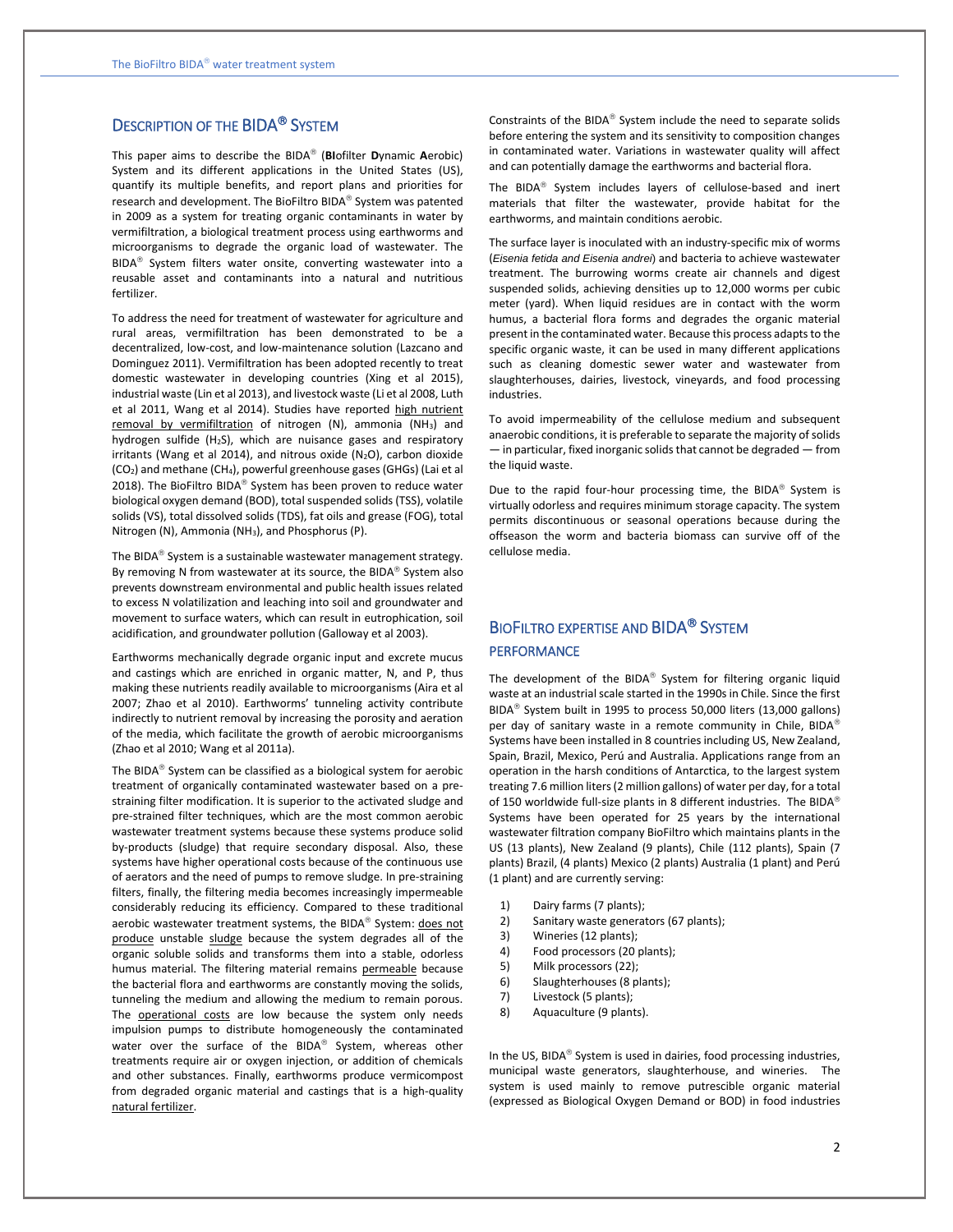and municipal plant wastewater with removal efficiencies ranging from 87% to 95% (Table1). It is also used to remove suspended particles that are not dissolved in water (expressed as total suspended solids or TSS) from wastewater at removal efficiencies of 76% to 93% (predominantly in dairy farms, slaughterhouses, and in wineries) (Table 1). The BIDA® System removes 80% to 97% of organic N and ammonia (TKN) from dairy and food processing industry wastewater

(Table 1). Current operational full-size plants in the US vary between 500 and 80,000 square feet and treat between 38,000 to 76 million liters (10 thousand to 20 million gallons) per year.

#### **Table 1: Characteristics of the BIDA System and its efficacy**

| <b>USA Sector</b> | N plants       | <b>Size</b> | <b>Flow design</b> | <b>Electricity</b><br>consumption | <b>Start</b> |            | <b>REMOVAL</b> |            |           |
|-------------------|----------------|-------------|--------------------|-----------------------------------|--------------|------------|----------------|------------|-----------|
|                   |                | (sq feet)   | (gpd)              | $(kWh$ gallon <sup>-1</sup> )     | (year)       | <b>BOD</b> | <b>TSS</b>     | <b>TKN</b> | <b>TP</b> |
| Dairy             | 5              | 15,066      | 37,000             | 0.002                             | 2013         | 52%        | 85%            | 80%        | 83%       |
| Food              | 6              | 59,644      | 18,000             | 0.003                             | 2014         | 87%        | 85%            | 97%        |           |
| Municipal         | $\overline{2}$ | 3,010       | 28,000             | 0.001                             | 2014         | 95%        | 93%            |            |           |
| Slaughterhouses   | $\mathbf{1}$   | 118         | 300                | 0.006                             | 2017         | 91%        | 86%            |            |           |
| Wine              | 6              | 4,271       | 19,000             | 0.004                             | 2014         | 90%        | 91%            |            |           |

**Removals reflects goals set at each plant based on specific needs, with values ranging between 50% and 90% of specific industry parameters. Operations include both, pilot and full-size projects**.

## DAIRY WASTEWATER CHALLENGES

The use of BIDA® System in dairy farms provides numerous co-benefits in addition to the treatment of wastewater, including reduction of GHG emissions of  $CH_4$  and N<sub>2</sub>O, the reduction of soil and air pollution from N and NH3, and the production of organic fertilizer for improvement of soil health and soil carbon sequestration (Figure 1). The BIDA<sup>®</sup> System can be applied to farms of variable size with any confined livestock and results in large benefits compared not only to the anaerobic lagoons traditionally used to store and treat waste but also to anaerobic digesters. The multiple, synergic benefits merit a holistic examination.

There is much interest in understanding effects of manure management on GHG emissions, as manure contains substantial quantities of N, carbon, and water, three essential factors controlling processes leading to production and emissions of N2O and CH4. Whilst manure is a source of GHGs, the management practice selected by farmers influences the magnitude of gaseous losses and has the potential to reduce those emissions. Dairies with confinement housing, especially for large herd sizes, face challenges in handling manure in environmentally sound, economically sustainable ways. In the US, the general trend of the industry is that animal populations have become more concentrated in certain areas of the country and the number of animals per facility has increased. These areas of concentration, such as California, New Mexico, and Idaho, tend to utilize more liquid-based systems (anaerobic lagoons) to manage and store manure. Also, new regulations controlling the application of manure nutrients to land have shifted manure management practices at smaller dairies from daily spread systems to storage and management of the manure on site. Thus, anaerobic lagoons are increasingly used to manage manure in the US (in California they were used on 58% of the dairy farms in 2016, CARB 2018). However, these systems cause the highest CH<sup>4</sup> emissions (IPCC 2006, Owen and Silver 2014). In addition, anaerobic lagoons produce undesirable odors unless provisions are made to oxidize the escaping gases. They require a relatively long detention time for organic stabilization due to the slow growth rate of the methane formers and sludge digestion and the ability to control the process is limited because environmental conditions directly impact the efficacy of the operation (e.g. lagoons

are sensitive to temperature). If unlined, infiltration of wastewater can result.

Today, anaerobic digesters are the instrument designated to mitigate the large CH<sub>4</sub> emissions from anaerobic lagoons, especially in dairy farms. However, anaerobic digesters typically require large investments of financial and human capital and substantial managerial expertise. The capital cost for a typical farm can reach close to \$5 million and the digester's operating costs are larger than any other operating cost except for feed and replacement cows (Lee and Sumner 2018). In addition, combustion of biogas during electricity generation emits N<sub>2</sub>O, a substance regulated by the federal Clean Air Act (EPA 2017). Recent studies showed anaerobic digestors increase NH<sub>3</sub> concentrations in treated waters (Leytem et al 2018, Holly et al 2017), which require additional emission control technologies. The need to comply with federal regulations has made anaerobic digesters an expensive strategy for reducing dairy CH<sub>4</sub> emissions. And consequently, despite government support, anaerobic digesters are practical only for large operations and not extensively adopted.

The dairy industry faces many economic and policy challenges, none of which is more vital than how to deal with environmental concerns and related regulations. States are now developing strategies and regulations to control pollution and emissions from animal agriculture. For example, in California, the nation's top dairy state with substantial overseas exports of milk products, the California Department of Food and Agriculture (CDFA) and the California Air Resources Board (CARB) among other agencies, are in the midst of an aggressive attempt to reduce GHG emissions from agricultural production and processing (Lee and Summer 2018). CH4 emissions associated with manure produced at California livestock operations will be subject to detailed regulations which will become effective in 2024 (Lara 2016).

In 2017, agricultural activities were responsible for 8.4% of total US GHG emissions. CH<sup>4</sup> emissions from manure management represented approximately 11% of CH<sup>4</sup> emissions from agriculture. Manure management can also be an important source of  $N_2O$ emissions, which is one of the longest-lived GHG and has an estimated radiative forcing 298 times that of  $CO<sub>2</sub>$  (while CH<sub>4</sub> is currently considered 25 times that of CO<sub>2</sub>, IPCC 2007). Manure from livestock production systems contributed 8% of the N<sub>2</sub>O emissions from US agriculture (EPA 2019a). In addition to its contribution to global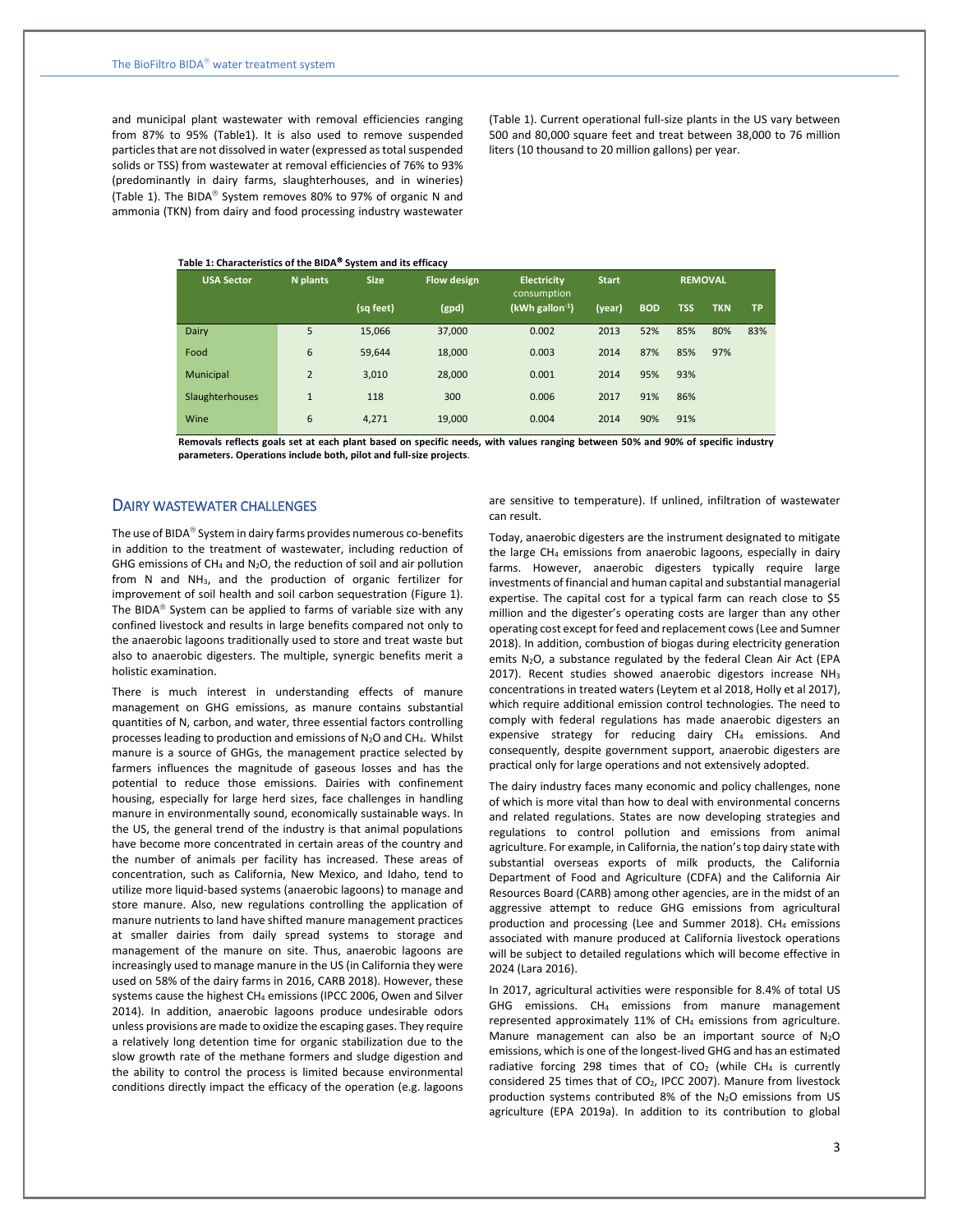warming, N<sub>2</sub>O also plays an important role in stratospheric ozone depletion (Ravishankara et al 2009).

Overall, US GHG emissions from manure management increased by 57.1% between 1990 and 2017. This encompassed an increase of 66% for CH<sup>4</sup> emissions, from 37.1 million tons of carbon dioxide equivalent (tCO2eq) in 1990 to 61.7 million tCO2eq in 2017, and an increase of 33% for N<sub>2</sub>O in 2017. The majority of the increase observed in CH<sub>4</sub> emissions resulted from swine and dairy cattle manure, where emissions increased 29% and 134%, respectively, from 1990 to 2017 (EPA 2019a).

Soil N supply is often limited, so farmers increase the amount of N fertilizers to achieve better crop yield, and dairy manure application is a possible way to add N to soils. However, as plants are not able to absorb excess N from fertilizers, it has been estimated that 50% - 70% of the N provided to the soil is lost (Hodge et al 2000). Nitrate leaching, soil denitrification, and volatilization are the main processes for excess N loss and contribute to environmental pollution. Nitrate leaching contaminates groundwater and other bodies of water, which may contribute to eutrophization. In addition, volatilized N contributes to global warming by releasing N<sub>2</sub>O. The increase of N in vegetable leaves is an important factor in the development of several human diseases (Park et al 2012).



**Figure 1: Comparison of carbon and nitrogen dynamics in the treatment of dairy wastewater using anaerobic lagoon or the BIDA System**

| Dairy                   | Phase            | <b>Flow design Electricity</b><br><b>Size</b> |         | <b>Start year</b><br>consumption |        | <b>REMOVAL</b> |            |           |
|-------------------------|------------------|-----------------------------------------------|---------|----------------------------------|--------|----------------|------------|-----------|
|                         |                  | (sq. feet)                                    | (gpd)   | (kWh gallon $-1$ )               | (year) | <b>TSS</b>     | <b>TKN</b> | <b>TP</b> |
| <b>CSU Fresno Dairy</b> | Pilot            | 538                                           | 2.000   | 0.0028                           | 2014   | 64%            | 92%        |           |
| Fanelli                 | Pilot            | 5.800                                         | 13.500  | 0.0011                           | 2014   | 83%            | 77%        |           |
| G. Deruyter             | Pilot            | 109                                           | 300     | 0.0047                           | 2016   | 73%            | 54%        |           |
| J. Deruyer              | Pilot            | 109                                           | 300     | 0.0047                           | 2016   | 98%            | 85%        |           |
| <b>Royal Dairy</b>      | Pilot            | 2.000                                         | 5.000   | 0.0008                           | 2015   | 97%            | 93%        |           |
|                         | 2nd phase 81,838 |                                               | 200.000 | 0.0003                           | 2017   | 93%            | 78%        | 83%       |

**Table 2: Characteristics of the BIDA System applications and its efficacy in the US dairy sector.**

Values are averages of monthly values for the duration of the operation, including periods of malfunctioning. Removal of total<br>suspended solids (TSS), Total organic nitrogen and ammonia (TKN) and phosphorous (TP).

Fine particulate matter PM2.5 can form from the emission of gases including N containing gasses such as oxides of nitrogen (NOx) and  $NH<sub>3</sub>$  — that turn into fine particulates in the atmosphere through chemical reactions or condensation.  $NH<sub>3</sub>$  budgets in the troposphere show that about 90% of emissions in the US results from animal and crop production (Davison and Cape 2003). Because NH<sup>3</sup> plays a significant role in the formation of PM2.5 and because it is a proxy for odor issues, NH<sub>3</sub> is subject to environmental regulations. Anaerobic digesters are currently supported for their ability to reduce net CH<sup>4</sup> emissions by using CH<sup>4</sup> to produce energy, but result in a GHG emission tradeoff as they can increase NH<sub>3</sub> emissions by up to 80% and increase available N (Bernet et al 2000, Holly et al 2017, Leytem et al 2018, Nkoa 2014).

One of the most valuable benefits of the BIDA<sup>®</sup> System, compared to other wastewater treatment systems and particularly the anaerobic digesters is the removal of organic nitrogen and ammonia (TKN). This is of great importance for dairy farmers often limited by the need to safely dispose of their waste. For this reason, the crops planted on dairy farms are usually low-value crops that can receive the maximum amount of N fertilizer. The BIDA<sup>®</sup> System's removal of N in dairy wastewater translates to an increase in the number of animals allowed on a farm, the ability to switch to high values crops and to change land use, the reduction of water usage, and finally, the reduction in odor from manure stores.

Because of its efficacy in reducing both CH<sub>4</sub> emissions and N loads from dairy wastewater, the BIDA<sup>®</sup> System can be used as an alternative to anaerobic digesters to reduce CH4 emissions, with the added benefit of reducing N loads. The BIDA® System can also be used in conjunction with anaerobic digesters. Treating already digested wastewater greatly reduces N loads as well as the residual CH<sup>4</sup> emissions. This setup allows a small sized BIDA System to treat a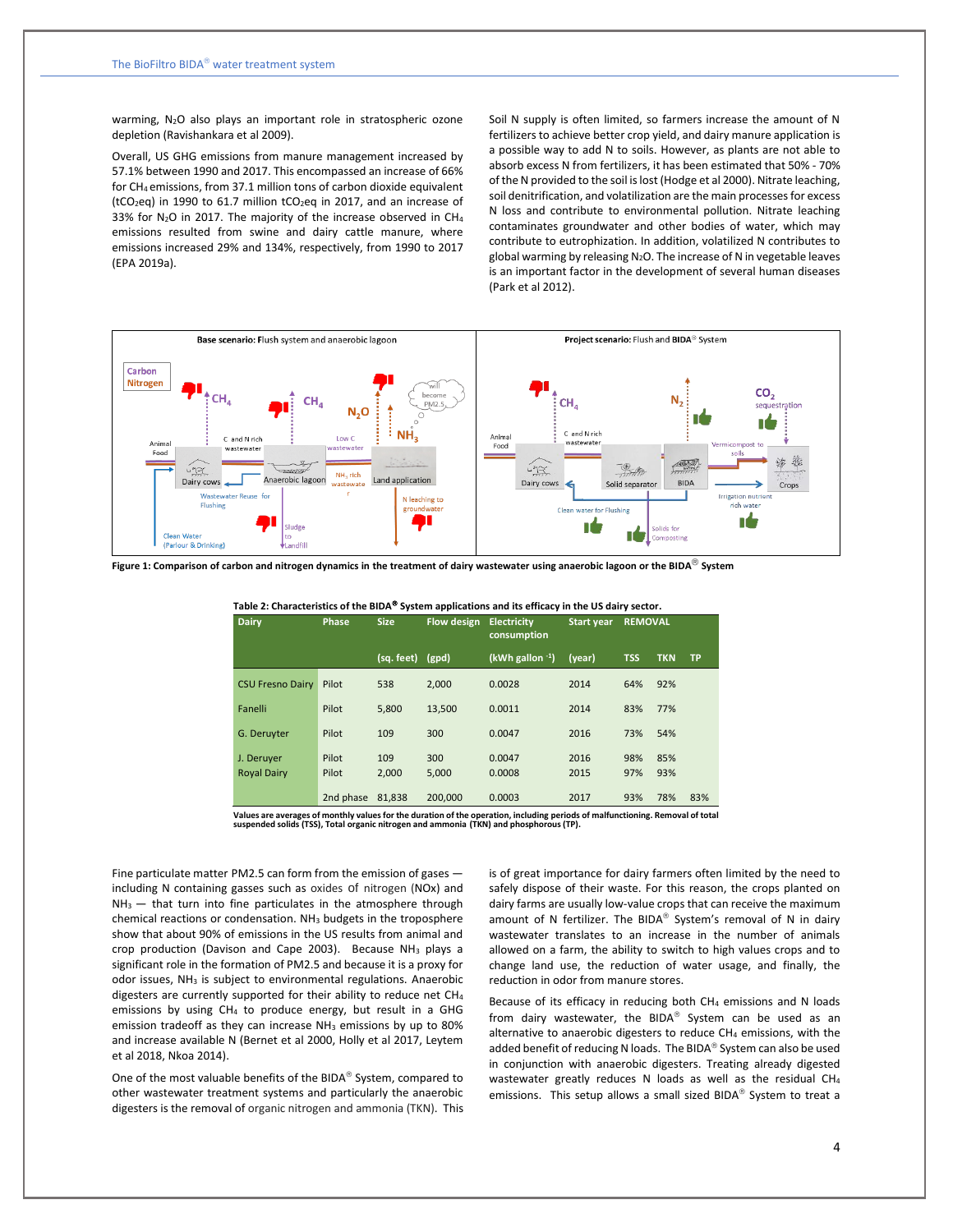large quantity of wastewater with a low additional cost compared to the cost of a biodigester.

#### CURRENT RESEARCH AND FINDINGS

In the US, the use of the BIDA® System to treat dairy wastewater started in 2013. Several pilot studies preceded full-scale operations. BIDA<sup>®</sup> System plants range from 45 m<sup>2</sup> (500 sq. feet) to 7400 m<sup>2</sup> (80,000 sq. feet) at Royal Dairy in Washington State. These systems are designed to treat around 100 to 1,500 cows daily, up to 760,000 liters (200,000 gallons) of water per day, and work continuously throughout the year (Table 2). Suspended solids (TSS) are reduced on average by 85%. The BIDA® System in the dairy sector is limited by the capacity to accommodate a large quantity of TSS in the wastewater. For this reason, the BIDA<sup>®</sup> System requires upstream solid separation and monitoring of TSS levels to assess the need for dilution of wastewater by recycling treated water.

#### Water recycling

Agriculture accounts for 80% of water use and contributes to water shortages, groundwater overdraft and depletion (Pimentel et al. 2004). Climate models predict droughts will increase in some regions, such as California, due to anthropogenic warming (Diffenbaugh et al 2015). These predictions, in conjunction with the economic impacts of drought on agriculture, underscore the importance of designing agricultural management strategies that conserve water.

The BIDA<sup>®</sup> System allows on-farm recycling of water. Because of the BIDA<sup>®</sup> System's ability to remove 85% of TSS and 80% of N load from dairy wastewater (Table 2), the high-quality water resultant from treatment can have a wide range of applications. Water can be reused in the dairy process or used for irrigation on a broad range of crops. Assuming a conservative 50% N removal, farmers could reduce land surface used for wastewater disposal by 50%, or about 0.2 acres per cow.

In the foreseeable future, a market for cleaner water is also possible. The Environmental Protection Agency (EPA) is supporting the use of water quality trading offsets and similar programs for achieving compliance with regulatory requirements to maximize pollutant reduction efforts and improve water quality. The use of market-based programs would aim to reduce water pollution at a lower overall cost and incentivize implementation of technologies and land use practices that reduce pollution in water [\(EPA](https://www.epa.gov/nutrient-policy-data) 2019b).

The BIDA<sup>®</sup> System's large and consistent reduction of solids in (Table 3) proves its capacity to reduce dairy  $CH_4$  emissions. CH<sub>4</sub> is produced during the anaerobic degradation of the volatile solid (VS) component

of the wastewater. The constant ratio between TSS and VS measured in multiple US dairy farms (Table 5) implies that a reduction of TSS will result in a correspondent 85% reduction of VS, thus strongly limiting the capacity of dairy wastewater to produce CH<sub>4</sub> emissions.

#### Low power requirement

The BIDA<sup>®</sup> System energy requirement is minimal in that it is merely the electricity needed for irrigation of wastewater on the system surface. Irrigation pumps activate only when facilities discharge and, due to the intermittent irrigation schedule, typically demand energy for a total of 5 hours a day for the days the facility is active. Compared to the status quo, no fossil fuel usage is needed to remove sludge nor to periodically clean the lagoons. Typical plants consume 0.0003 to 0.006 kWh per gallon water treated and full-size operations use up to

11,000 kWh a year, approximately 10 times the average US household (EIA 2015).

#### GHG emissions and N load reductions

The majority of research in vermifiltration has focused on optimizing vermifilter performance as measured through nutrient removal efficiency in domestic wastewater (Liu et al. 2012, Wang et al., 2011, Wang et al. 2014) and elucidating the microbial communities responsible for these effects (Li et al 2013, Liu et al 2012, Wang et al 2016). Few studies examined vermifiltration of livestock wastewater.

The study of Lai et al. (2018) measured the effects of the BIDA® System on N compounds, GHG emissions, and microbiota at a commercial dairy. The studies concluded that the BIDA® System reduced NH<sub>3</sub> emission by 90.2% without substantially increasing emission of  $N_2O$ , CO2, CH<sup>4</sup> compared to the untreated lagoon water (Table 4), confirming similar results obtained from Luth et al. (2011). Similarly, nutrients and organic compounds removed from the wastewater were not converted into ethanol or other volatile organic compounds (VOCs), which are atmospheric smog precursors. These authors determined that N was removed from wastewater via enhanced Ncycling in the BIDA® System, and didn't increase production of N2O, a byproduct of incomplete denitrification (Table 3). In the scientific literature, earthworms showed increased (Drake et al 2007, Lubber et al 2013) or decreased emissions of  $N_2O$  and CH<sub>4</sub> (Li et al 2008, Luth et al 2011). The Lai et al study (2018) suggests that earthworms reduced  $NH<sub>3</sub>$ , N<sub>2</sub>O and CH<sub>4</sub> emissions when concentration of these gases is high, as seen in the BIDA<sup>®</sup> System. In contrast, earthworms increase emissions in soils, where background gas concentrations are low (Lai et al 2018).

The water quality analysis in the Lai et al paper (Table 3) revealed a 2 fold reduction in total organic bounded N (TKN) and a 3-fold reduction in NH<sub>3</sub> coupled with only a slight increase in  $NO<sub>3</sub>$  and  $N<sub>2</sub>O$ . The study demonstrated that the BIDA $^{\circledR}$  System enriched the wastewater microbiome in taxa known to participate in nutrient degradation and cycling, specifically bacteria and archaea capable of N transformations. Minute emissions of  $N_2O$  despite the overall reduction in  $NH<sub>3</sub>$  and TKN, indicate complete denitrification to  $N<sub>2</sub>$  as opposed to incomplete denitrification to  $N_2O$  (Table 3). The study concluded that the BIDA® System provided an ideal ecosystem to facilitate the microbial decomposition and removal of organic N from dairy wastewater, decreasing downstream N load on the soil or groundwater without increasing GHG emissions

A preliminary assessment of the GHG benefit derived from using the BIDA<sup>®</sup> System is based on measurements at a typical mid-size dairy farm in CA: the BioFiltro dairy operation in Merced County, CA described in the paper by Lai et al. (2018). GHG emission reductions were calculated as the difference between baseline conditions and GHG fluxes resulting from the BIDA<sup>®</sup> System treatment. Manure was collected by a flush system and stored in an anaerobic lagoon. To estimate the GHG emission reduction, 150 cows of the total 1105 on the farm were considered, as this was the number of animals the system was designed to support. To calculate the GHG emissions per cow, a population of 118 dairy cows was used, considering the proportion between excretion produced by dairy and non-dairy cows. GHG emissions resulting from fossil fuels for electricity and equipment related to the management of manure were not considered. The BIDA® System was not directly treating flushed water, but water pumped from the lagoon. Consequently, the fluxes measured in the BIDA® System were likely, in part due to processes started in the lagoon and may be different if wastewater was treated immediately.

.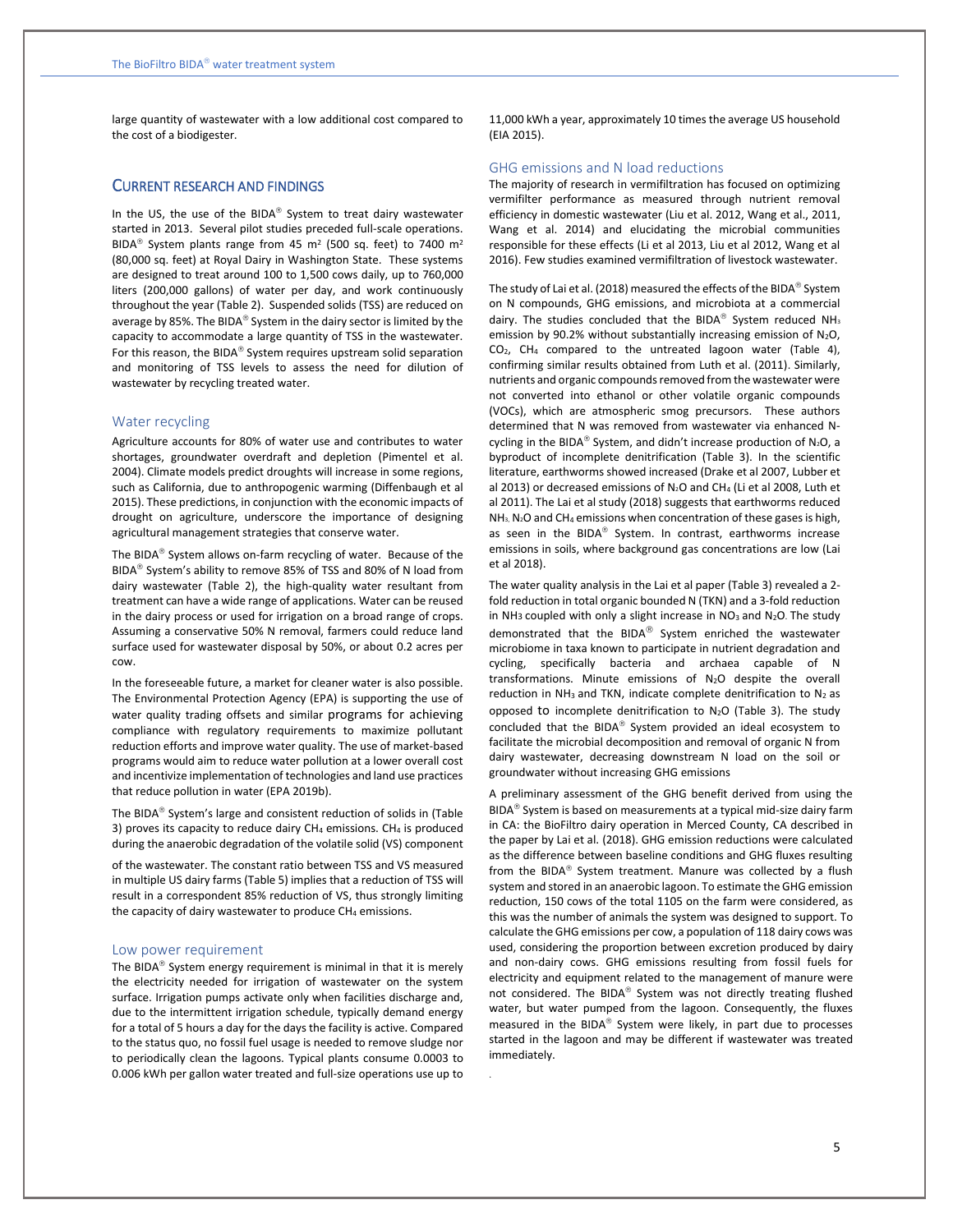#### **Table 3**

TABLE 3 | Daily net emissions from the wastewaters (LAG, INF, and EFF), the TOP and BOT of the vermifilter, and the vermifilter itself.

|                                       |           |                  | Gas removal efficiency of the<br>vermifilter* [%] |                  |           |                          |             |
|---------------------------------------|-----------|------------------|---------------------------------------------------|------------------|-----------|--------------------------|-------------|
|                                       | $Q_{lag}$ | $Q_{\text{inf}}$ | $Q_{\text{eff}}$                                  | $Q_{\text{top}}$ | $Q_{bot}$ | Q <sub>Vermifilter</sub> |             |
| $NH_3$ [kg d <sup>-1</sup> ]          | 17.6      | 17.2             | 1.5                                               | 0.1              | 0.0       | 15.5                     | 90.2%       |
| $N_2O$ [kg d <sup>-1</sup> ]          | 2.3E-04   | 1.7E-03          | 1.3E-03                                           | $.3E-01$         | 1.3E-02   | $-1.5E-01$               | $-8,685,1%$ |
| $CO2$ [kg d <sup>-1</sup> ]           | 75.0      | 97.1             | 43.7                                              | 54.5             | 4.9       | $-6.0$                   | $-6.1%$     |
| CH <sub>4</sub> [kg d <sup>-1</sup> ] | 0.4       | 0.6              | 0.3                                               | 0.8              | 0.0       | $-0.5$                   | $-84.4%$    |

\*Negative values indicate that the vermifilter contributed emissions to the wastewater.

Adapted from Lai et al 2018. Profiling of the microbiome associated with nitrogen removal during vermifiltration of wastewater from a commercial dairy. Frontiers in microbiology, 9, p.1964.

#### **Table 4: Wastewater chemistry analyss of influent and effluent**

|                                |              |            | <b>Sample location</b> |
|--------------------------------|--------------|------------|------------------------|
| <b>Constituent</b>             | <b>Units</b> | <b>INF</b> | EFF                    |
| Ammonia                        | mM           | 11.69      | 3.78                   |
| Electrical conductivity        | mmhos/cm     | 6.29       | 6.70                   |
| Nitrate                        | mM           | ٠          | 2.46                   |
| Nitrite                        | mM           | ×          | 0.18                   |
| pH                             |              | 7.60       | 7.76                   |
| Soluble salts                  | ppm          | 4.026      | 4288                   |
| <b>Total Kieldahl Nitrogen</b> | mM           | 10.20      | $Q$ $AO$               |

\*Below limit of detection.

Adapted from Lai et al 2018. Profiling of the microbiome associated with nitrogen removal during vermifiltration of wastewater from a commercial dairy. Frontiers in microbiology, 9, p.1964.

#### **Table 5: Relationship between total and volatile suspended solids**

**Total Volatile Suspend Solids** 

| After Solid Seperator (Rotary) Or (DAF) |           |       |          |            |  |  |  |
|-----------------------------------------|-----------|-------|----------|------------|--|--|--|
| Sample                                  | Suspended | Fixed | Volatile | % Volatile |  |  |  |
| Fanelli                                 | 3,900     | 710   | 3,190    | 82%        |  |  |  |
| Fanelli                                 | 930       | 200   | 730      | 78%        |  |  |  |
| Fanelli                                 | 2,200     | 510   | 1,690    | 77%        |  |  |  |
| Fanelli                                 | 1.000     | 260   | 740      | 74%        |  |  |  |
| Fanelli                                 | 1,200     | 380   | 820      | 68%        |  |  |  |
| Royal                                   | 2.407     | 620   | 1.787    | 74%        |  |  |  |
| Royal                                   | 3,296     | 816   | 2,480    | 75%        |  |  |  |
| Royal                                   | 3.030     | 780   | 2.250    | 74%        |  |  |  |
| Average                                 | 2.245     | 535   | 1.711    | 75%        |  |  |  |

| Lagoon  |           |       |          |            |  |  |  |
|---------|-----------|-------|----------|------------|--|--|--|
| Sample  | Suspended | Fixed | Volatile | % Volatile |  |  |  |
| Fanelli | 3,900     | 860   | 3,040    | 78%        |  |  |  |
| Fanelli | 1.700     | 460   | 1.240    | 73%        |  |  |  |
| Fanelli | 2,000     | 480   | 1,520    | 76%        |  |  |  |
| Fanelli | 7.200     | 1.800 | 5.400    | 75%        |  |  |  |
| Fanelli | 3.400     | 860   | 2,540    | 75%        |  |  |  |
| Royal   | 14.860    | 4.160 | 10.700   | 72%        |  |  |  |
| Royal   | 23,860    | 7,480 | 16,380   | 69%        |  |  |  |
| Royal   | 21,890    | 6,410 | 15,480   | 71%        |  |  |  |
| Average | 9,851     | 2,814 | 7,038    | 73%        |  |  |  |

TFSS<br>TVSS

Total Suspended Solids<br>Total Fixed Suspended Solids<br>Total Volatile Suspended Sol

|         | Table 6: Analysis of contaminant removals at |                             |  |
|---------|----------------------------------------------|-----------------------------|--|
|         | Fanelli farm - March 2019.                   |                             |  |
| Analyte |                                              | Inffluant Effluant Paductic |  |

| Analyte                          | <b>Inffluent</b><br>(mg/L) | <b>Effluent</b><br>(mg/L) | <b>Reduction</b> |
|----------------------------------|----------------------------|---------------------------|------------------|
| Ammonia                          | 590                        | 27                        | 95%              |
| <b>BOD</b>                       | 2600                       | 560                       | 78%              |
| <b>TKN</b>                       | 990                        | 140                       | 86%              |
| <b>TN</b>                        | 990                        | 150                       | 85%              |
| <b>Total suspended</b><br>solids | 9000                       | 610                       | 93%              |
| <b>Total volatile</b><br>Solids  | 18000                      | 2000                      | 89%              |

First, baseline GHG emissions of a generic dairy farm in California, characterized by the presence of an anaerobic lagoon and the absence of any practice aimed to reduce GHG emissions were estimated. Baseline GHG emissions (Table 7) were calculated using, as follows:

- 1) The annual California GHG emissions inventory for the livestock sector for 2016 (EPA 2019a). The annual GHG emission rate per cow from manure stored in anaerobic lagoons derived from the inventory was 8.3 tCO<sub>2</sub>eq yr<sup>-1</sup>. Direct N<sub>2</sub>O emissions from anaerobic lagoons were 0.3 tCO<sub>2</sub>eq yr<sup>-1</sup> head<sup>-1</sup> and indirect N<sub>2</sub>O fluxes from soils were 1.1 tCO<sub>2</sub>eq yr<sup>-1</sup> head<sup>-1</sup>. Thus, N<sub>2</sub>O emissions were circa 20% of the CH4 emissions.
- 2) The emission factors from the Owen and Silver (2014) study, which compiled field-scale measurements of GHG emissions from working and research dairies. Estimated emissions from the anaerobic lagoons were 9.2 tCO<sub>2</sub>eq yr<sup>-1</sup> head<sup>-1</sup> for CH<sub>4</sub> and 0.3 tCO<sub>2</sub>eq yr<sup>-1</sup> head<sup>-1</sup> for  $N_2O$ .
- 3) The CDFA Alternative Manure Management Practice (AMMP) GHG Calculator Tool (CARB 2019). The CDFA calculation tool is based on the guidelines for measuring GHG sink and sources of the International Panel on Climate Change (IPCC 2006). The CDFA calculation tool sets most of the parameters and emission factors for California. Baseline CH<sup>4</sup> emissions estimated using the CDFA tool were 4.1 tCO<sub>2</sub>eq  $yr<sup>-1</sup>$  head<sup>-1</sup>, which were lower than the previous baseline estimates because the tool assumes that a fraction of daily excreted manure is left on the ground and is thus excluded from producing CH4. The tool also estimates lower baseline GHG emissions due to specific conversion factor (MCF) and temperature effects calculations.

The GHG emission reduction is the difference between the baseline scenario and GHG emissions due to a BIDA<sup>®</sup> treatment system (Table 7). Project BIDA<sup>®</sup> GHG emissions were calculated as follows:

- 1) Using the CDFA Calculator Tool assuming that the BIDA<sup>2</sup> System was an additional high-efficiency separator able to retain 83% of the VS before entering the anaerobic lagoon and with the separated solids turned aerobically to compost. For this scenario GHG emissions were 0.5 tCO<sub>2</sub>eq yr<sup>-1</sup> head<sup>-1</sup>.
- 2) Measured daily fluxes In Lai et al. 2008, were scaled up to annual fluxes and corrected for effects of temperature on  $CH_4$  and  $CO_2$ production. In this case, the BIDA® System's capacity to reduce emissions of N<sub>2</sub>O were included, which is not included in the CDFA Calculator Tool. Annual BIDA® System GHG emissions per cow were circa 0.4 tCO<sub>2</sub>eq yr<sup>-1</sup> head<sup>-1</sup> (Table 7).

Details on baseline and BIDA® System GHG emission estimations are described in the Appendix.

Measured BIDA<sup>®</sup> System emissions were in agreement with CH<sub>4</sub> emissions estimated by the CDFA Calculator Tool. They were much lower than baseline emission, and also 25% lower compared to the 2.1  $tCO_2$ eq yr<sup>-1</sup> head<sup>-1</sup> reported for anaerobic digesters by the CA GHG inventory. Thus, GHG emissions were reduced by the BIDA® System circa 3.5 t CO<sub>2</sub>eq yr<sup>-1</sup> head<sup>-1</sup> at Fanelli Dairy and by circa 8.5 t CO<sub>2</sub>eq yr-1 head-1 compared to a generic, same sized farm in California (Table 7).

 $N_2$ O emissions for the BIDA<sup>®</sup> System were estimated using the IPCC guidelines (2006). Baseline GHG emissions included direct  $N_2O$ emissions and volatilization losses from the management system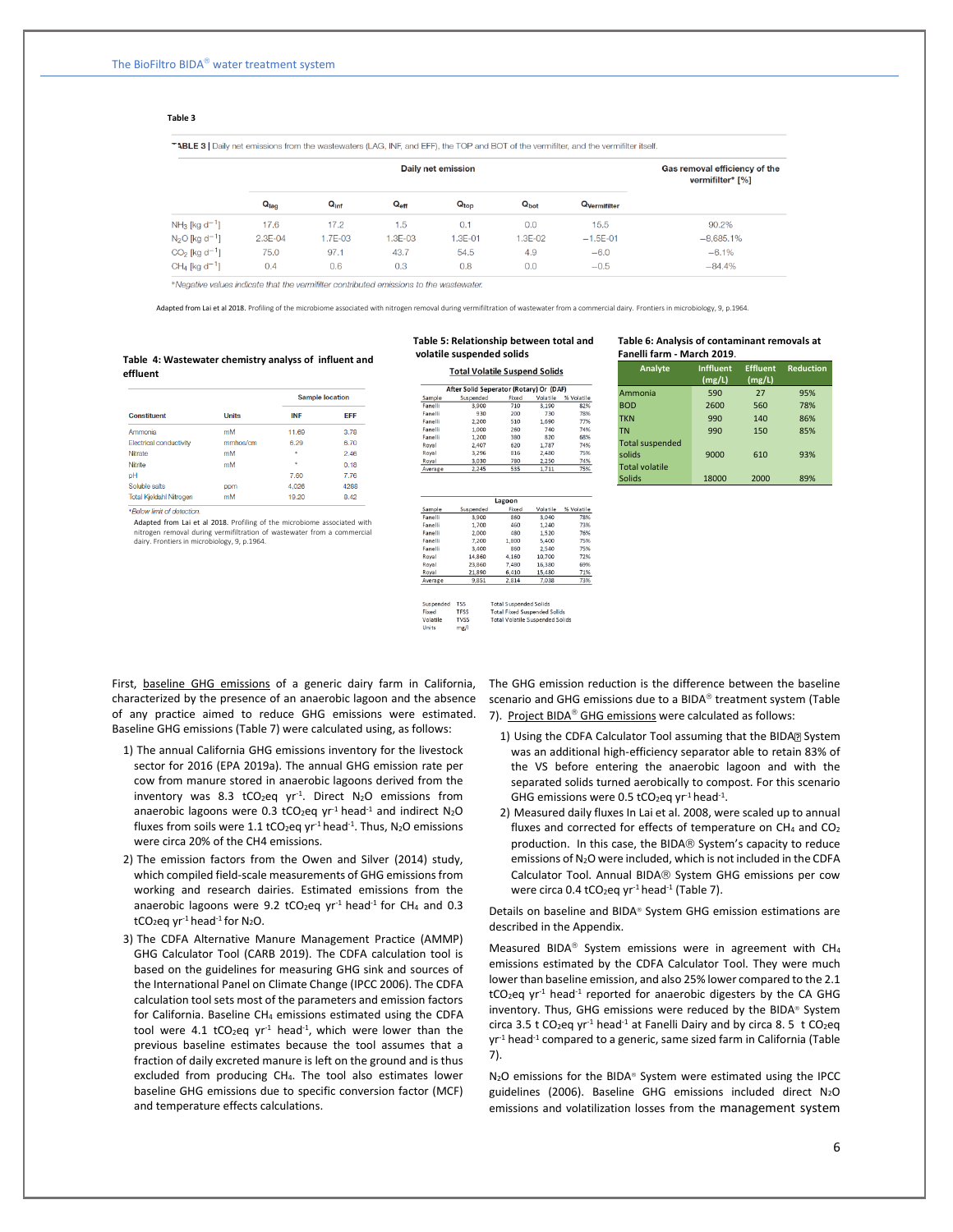and direct and indirect  $N_2O$  emissions resulting from the application of dairy manure to cropped soils. This baseline emission was compared to the direct and indirect  $N_2O$  emissions resulting from the use of the BIDA<sup>®</sup> System. Considering the 80% N load reduction in wastewater (Table 4), this emission component decreased from 1.1  $tCO_2$ eq yr<sup>-1</sup> head<sup>-1</sup> to 0.2 tCO<sub>2</sub>eq yr<sup>-1</sup> head<sup>-1</sup>, adding to the total GHG mitigation benefit.

Substituting vermicompost produced by the BIDA<sup>®</sup> System to a generic crop-irrigated soil instead of synthetic fertilizers or for mulching was estimated to add 3.4 to 4.4  $\mathsf{tCO}_2$ eq yr<sup>-1</sup> (see Appendix for details).

Based on preliminary calculations, the BIDA® System results in a substantial reduction of net GHG emissions relative to conventional treatment methods.

#### **Table 7. GHG emissions from livestock manure treatment systems in California**

|                 |                                    | GHG gas           | <b>Source</b>       | <b>Methods</b>          | <b>GHG emission</b>      |
|-----------------|------------------------------------|-------------------|---------------------|-------------------------|--------------------------|
|                 |                                    |                   |                     |                         | $(tCO2eq year-1 head-1)$ |
|                 |                                    |                   |                     | CA Inventory            | 8.3                      |
|                 |                                    | CH <sub>4</sub>   | A. lagoon           | Owen                    | 9.2                      |
|                 |                                    |                   |                     | <b>IPCC/CDFA</b>        | 4.8                      |
| <b>BASELINE</b> | Anaerobic lagoon                   |                   |                     | CA Inventory            | 0.3                      |
|                 |                                    | <b>N2O</b>        | A. lagoon           | Owen                    | 0.3                      |
|                 |                                    |                   | Cropped soils       | CA Inventory            | 1.1                      |
|                 | Fanelli                            | CH <sub>4</sub>   | A. lagoon           | <b>IPCC/CDFA</b>        | 4.1                      |
|                 |                                    | CH4, N20, and CO2 | <b>BIDA®</b> System | <b>Gas measurements</b> | 0.4                      |
| PROJECT         | BioFiltro BIDA <sup>®</sup> System | <b>N2O</b>        | Cropped soils       | <b>CA Inventory</b>     | 0.2                      |
|                 |                                    | CH <sub>4</sub>   | <b>BIDA®</b> System | <b>IPCC/CDFA</b>        | 0.5                      |
|                 | Anaerobic Digestor                 | CH <sub>4</sub>   | <b>Digestor</b>     | <b>CA Inventory</b>     | 2.1                      |

GHG emission and emission reduction are expressed as ton CO2 equivalent per cow. Global warming potential for CH4 is 25 and for N2O is 298,<br>by current IPCC standards (IPCC 2007). Emissions from separated solids are not inc

## CARBON SEQUESTRATION, HEALTH, AND N AVAILABILITY IN SOILS

Cattle manure is a valuable resource as a soil fertilizer as it provides high contents of organic matter (OM) and nutrients for crop growth and is a low-cost alternative to mineral fertilizers. However, overproduction of this waste substance has led to inappropriate disposal practices that can cause serious environmental problems, including an excessive input of potentially harmful trace metals, inorganic salts, and pathogens; increased nutrient loss from soils through leaching, erosion, and runoff; and the emission of NH<sub>3</sub> and other toxic gases (Hutchison et al 2005). Composting and vermicomposting reduce environmental problems associated with manure management. Manure can produce high-quality mulches for agricultural use and, with further maturation and elimination of phytotoxic compounds, high-quality organic fertilizers (Carr et al 1995).

OM in the soil is critical for maintaining balanced soil biological communities, as these are largely responsible for maintaining soil structure, increasing water infiltration, and building the soil's ability to store and release water and nutrients for crop use. Addition of OM to agricultural soil increases sustainability because it recycles organic waste, especially if produced on-farm; reduces GHG emissions because of long term sequestration of C in soils and because of the reduced need to produce fertilizers. Addition of OM to soil is hence a land management strategy for mitigation of climate change. Past studies have shown that the application of OM with a low dry matter content (i.e. livestock slurry and digestate) had very little impact on soil OM levels (Wrap 2016). In addition, the rate of mineralization is

highest when the OM is first incorporated in the soil and can differ from the pattern of plant uptake. Therefore, it can be challenging to schedule OM application so that the rate of available N supply coincides with the rate of N uptake. Crops with high uptake rates for a short time are not considered well adapted to be fertilized solely by OM. Progressive accumulation of N from the addition of OM can increase the risk of soil N losses through nitrate leaching, denitrification and NH<sup>3</sup> volatilization (Rodrigues et al 2002). A tight plant-soil-microbe N cycling system is a desirable scenario which reduces tradeoffs among yields, water quality, and GHG emissions. In addition to the general benefit of OM additions to soils, vermicompost has its unique benefits. As a result of the different processes involved in the production of compost and vermicompost, soils exhibit different physical and chemical characteristics and thus properties in both the bacterial community composition, fungal abundance, and plant growth (Lazcano and Dominguez 2011).

Vermicomposting involves the bio-oxidation and stabilization of organic material by the joint action of earthworms and microorganisms. Although it is the microorganisms that biochemically degrade the organic matter, earthworms are the crucial drivers of the process. They aerate, condition and fragment the substrate, thereby drastically altering the soil microbial activity which determines soil chemical and physical status. The C:N ratio is gradually reduced and surface area exposed to microorganisms increased– thus making it much more favorable for further microbial activity and decomposition (Domínguez et al 1997). Vermicompost is, therefore, a complex mixture of earthworm feces, humified organic matter and microorganism and it has been found to have beneficial effects when used as a total or partial substitute for mineral fertilizer. Some studies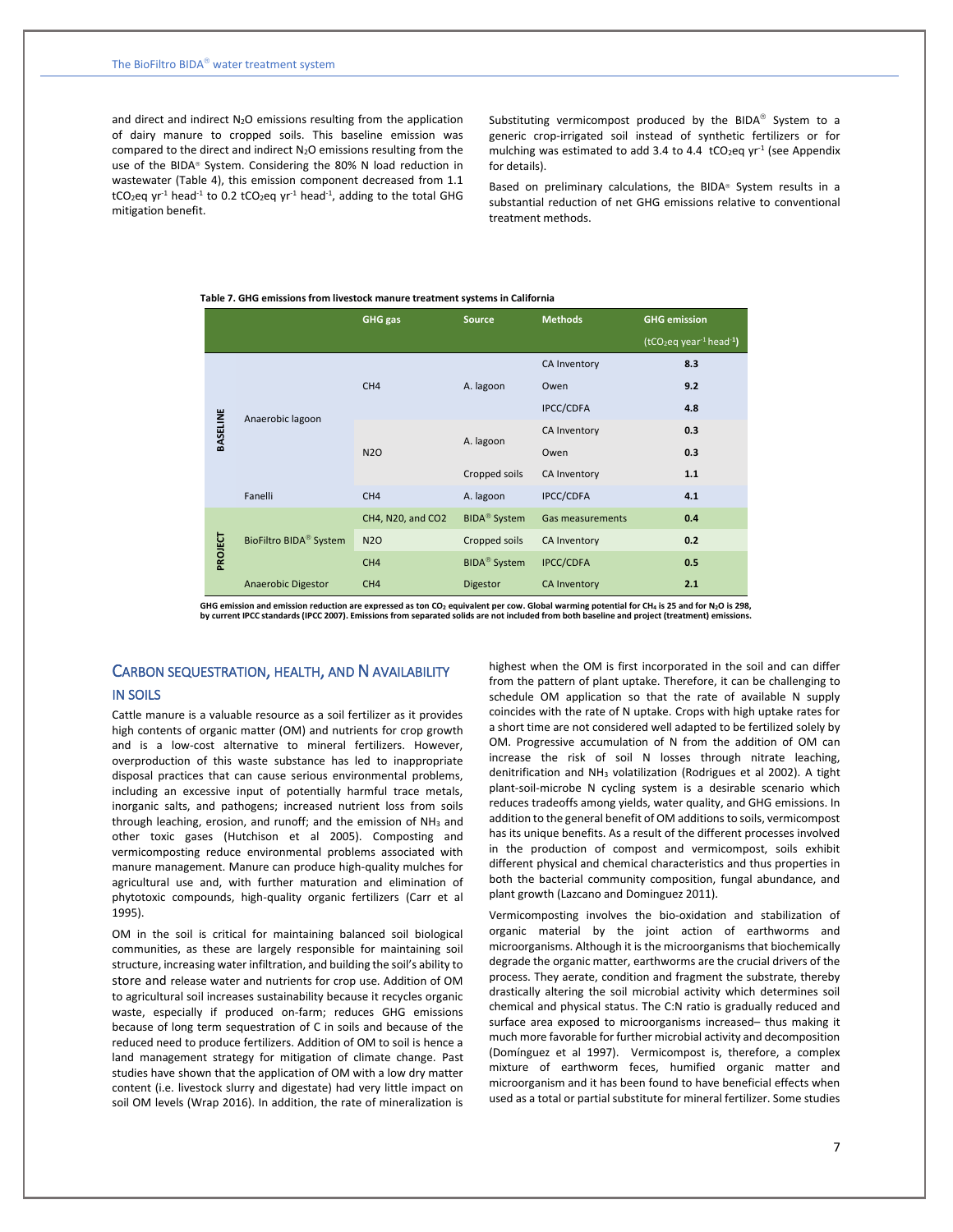show that vermicomposting leachates or vermicompost waterextracts used as substrate amendments or foliar sprays can also promote plant growth. Positive effects of vermicompost include stimulated seed germination, growth, plant flowering, increased number and biomass of flowers, fruit yield, and nutritional quality of some vegetable crops. Results may depend on the characteristics of vermicompost, the plant species used, and the cultivation conditions.

| <b>Assay Name</b>             | <b>Result Units</b> |            | <b>Desired</b><br>Level | Commentary                                                                                                             |
|-------------------------------|---------------------|------------|-------------------------|------------------------------------------------------------------------------------------------------------------------|
|                               |                     |            |                         | <b>Organism Biomass Data</b>                                                                                           |
| Dry Weight                    | 0.38                | N/A        | $0.20 \text{ to } 0.80$ | Within normal moisture levels.                                                                                         |
| Active Fungi                  | 0.00                | uq/q       | > 3.00                  | No fungal activity, foods may be required. -                                                                           |
| Total Fungi                   | 446.41              | $\mu$ a/a  | > 300.00                | Good fungal biomass. - Fairly good fungal diversity, hyphal diameter: 1.5 to 7ur                                       |
| <b>Hyphal Diameter</b>        | 2.90                | µm         | > 2.50                  | Good balance of fungi. -                                                                                               |
| Active Bacteria               | 80.84               | $\mu$ g/g  | > 3.00                  | Bacterial activity within normal levels.                                                                               |
| Total Bacteria                | 1,989.34            | $\mu q/q$  | > 300.00                | Good bacterial biomass. -                                                                                              |
| Actinobacteria                | 33.18               | $\mu q/q$  | < 50.00                 |                                                                                                                        |
|                               |                     |            |                         | <b>Organism Biomass Ratios</b>                                                                                         |
| TF-TR                         | 0.22                |            | $0.01$ to<br>10.00      | Balanced fungal and bacterial biomass.                                                                                 |
| AF:TF                         | 0.00                |            | ${}< 0.10$              | No fungal activity relative to total biomass, foods may be required.                                                   |
| AB:TB                         | 0.04                |            | < 0.10                  | Good bacterial activity.                                                                                               |
| AF:AB                         | 0.00                |            | $0.01$ to<br>10.00      | Bacterial dominated, becoming more bacterial.                                                                          |
|                               |                     |            |                         | Protozoa (Protists)                                                                                                    |
| Flagellates                   | 15,196.90           | number/g   | >10,000,00              | High ciliate numbers indicate possible anaerobic conditions.                                                           |
| Amnehae                       | 112.603.35          | number/g   | >10.000.00              |                                                                                                                        |
| Ciliates                      | 3.660.57            | number/g   | < 1278.00               |                                                                                                                        |
| Nitrogen Cycling<br>Potential | $200+$              | lbs/acre   |                         | Nitrogen levels dependent on plant needs. Estimated availability over a 3<br>month period                              |
|                               |                     |            |                         | <b>Nematodes</b>                                                                                                       |
| Nematodes                     | 10.60               | number/g   | >10.00                  | Good numbers, but lacking diversity.                                                                                   |
| Bacteral                      | 10.60               | number/g   |                         |                                                                                                                        |
| Fungal                        | 0.00                | number/g   |                         |                                                                                                                        |
| Fungal/Root                   | 0.00                | number/g   |                         |                                                                                                                        |
| Predatory                     | 0.00                | number/g   |                         |                                                                                                                        |
| Root                          | 0.00                | number/g   |                         |                                                                                                                        |
|                               |                     |            |                         | <b>Miscellaneous Testing</b>                                                                                           |
| E.coli                        | Not Ordered         | CFU/q      | < 800.00                | For most areas, the maximum E.coli CFU/g is 800 - 1000. Please check your<br>local regulations for more information. - |
| pH                            | Not Ordered         |            |                         |                                                                                                                        |
| Electrical<br>Conductivity    | Not Ordered         | $\mu$ S/cm | < 1000.00               |                                                                                                                        |



**Chemical, biological and physical mechanisms by which vermicompost may directly or indirectly influence plant growth and development (Reprinted from Lazcano and Dominguez, 2011. The use of vermicompost in sustainable agriculture: impact on plant growth and soil fertility. Soil nutrients, 10(1-23), p.187).**

| Ph          | Organic<br>matter<br>(%) | <b>Organic</b><br>Carbon<br>(% ) | <b>Electric</b><br><b>Conductivity</b><br>(uS/cm) | C: N     | N total<br>(%) | <b>Phosphorus</b><br>(%) | Potassium<br>(%) | Calcium<br>(%) | <b>Magnesium</b><br>(%) | Iron<br>(mg/Kg) | Copper<br>(mg/kg) | Zinc<br>(mg/kg) |
|-------------|--------------------------|----------------------------------|---------------------------------------------------|----------|----------------|--------------------------|------------------|----------------|-------------------------|-----------------|-------------------|-----------------|
| $7.0 - 7.8$ | $55 - 75$                | $20 - 40$                        | $0.6 - 2.8$                                       | $9 - 13$ | $1.5 - 2.5$    | $1.2 - 2.0$              | $0.3 - 0.7$      | $2.0 - 3.0$    | $0.5 - 1.5$             | 6000-<br>7000   | $20 - 40$         | 100-150         |

**B**

**Figure 2 Vermicompost properties**

Vermicompost influences plant growth directly or indirectly through different chemical, physical and biological mechanisms (Figure 2 C). It constitutes a source of plant macro- and micronutrients. It supplies plant growth hormones as there is strong evidence of hormonal activity associated with the earthworms and with the humic substances present in vermicompost. Vermicompost has also been found to have a wide range of indirect effects on plant growth such as the mitigation or suppression of plant diseases, insect pests, plant parasitic nematodes and fungal diseases (Lazcano and Dominguez 2011). Disease suppression by vermicompost may be attributed to either direct suppression of pathogens or to the induction of systemic resistance in the plant. Because vermicompost increases microbial biomass in soil and changes the diversity and abundance of soil fauna (Gunadi et al 2002; Arancon et al 2006), a broader range of organisms may act as biocontrol agents. Vermicompost promotes the establishment of a specific microbial community in the rhizosphere different from that of plants supplemented with mineral fertilizers or other types of organic fertilizers such as manure (Aira et al 2010). Because of their favorable microbial composition and the beneficial action of worms, vermicompost is a very suitable substrate for agronomic purposes. Characteristics and quality of the vermicompost produced by BIDA<sup>®</sup> System are described in Figure 2.

## PRELIMINARY ECONOMIC ANALYSIS IN DAIRIES

#### 1) Increase of profitability from selling worm casting

The vermicompost produced from the BIDA<sup>®</sup> System can be sold as a soil and plant amendment. In addition, worm castings can produce liquid soil amendments and vermicompost teas that can be applied as a foliar spray, or through existing fertilization and irrigation systems.

#### **Table 8 Economics of BIDA System**

| <b>Project Economics</b> | Income per cow per year |
|--------------------------|-------------------------|
| <b>Incomes</b>           | \$85 - \$205            |
| <b>Worms casting</b>     | $$70 - $100$            |
| <b>Carbon Credits</b>    | $$15 - $105*$           |
| Costs                    | \$200 - \$230           |
| Construction             | $$160 - $190$           |
| Operation                | \$40                    |
| <b>Net Cost</b>          | $$0 - 145$              |

**The difference is due to different prices of Voluntary or Compliance Carbon market.**

#### 2) Increase of profitability from selling carbon offsets.

In the current effort to mitigate global climate change, a special emphasis is given to the agricultural sector which is the second largest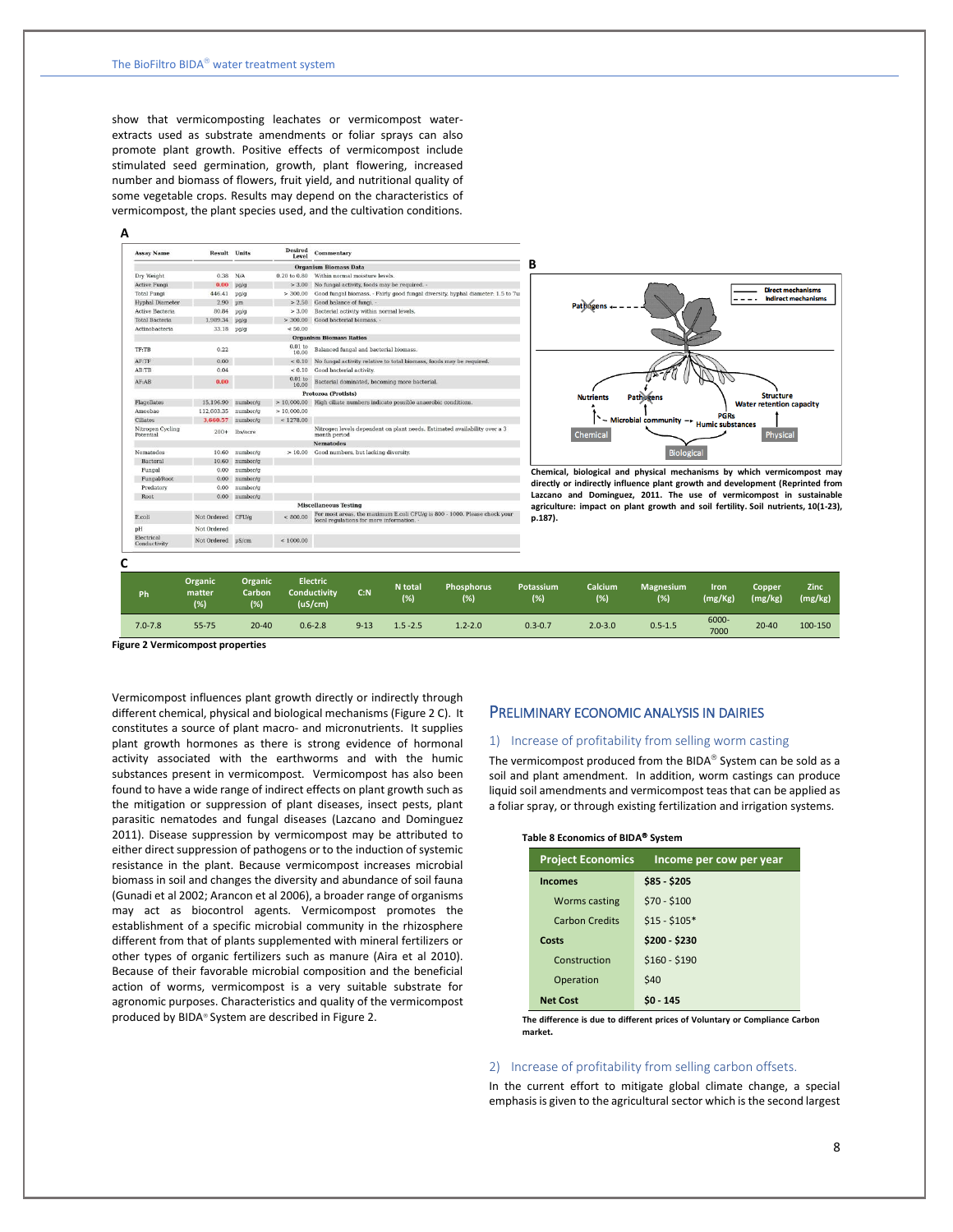emitter of human GHG emissions (EPA 2019) and is characterized by a large potential for GHG emission reduction. In the cap and trade programs, the carbon offsets result from the GHG emission reduction of projects that are quantified and verified using standardized methodologies and sold in the carbon market. A GHG emission reduction of a project or activity is the quantification of the change compared to GHG emission levels of baseline or status quo. Carbon offsets obtained using the BIDA® System can be sold in the carbon market and represent an additional income for farmers or project developers.

In summary, the project economics show (Table 4) how an income of \$85-\$205 per cow per year from the carbon market and by selling vermicompost will mostly cover the 230\$ to \$200 per head costs needed to build and operate the BIDA<sup>®</sup> System.

In summary, the project economics show (Table 4) how an income of \$85-\$205 per cow per year from the carbon market and by selling

vermicompost will mostly cover the \$200 to \$230 costs needed to build and operate the BIDA<sup>®</sup> System.

# PATH FORWARD FOR GATHERING AND SOLIDIFYING EVIDENCE TO DEMONSTRATE BIDA<sup>®</sup> SYSTEM BENEFITS.

After decades of efforts to optimize the success of removal of contaminants, the inclusion of technologies, the efficiency of operation, and decreasing costs, BioFiltro priority is now to quantify co-benefit provided by the BIDA<sup>®</sup> System for the different applications in addition to the ability to reduce organic waste from water. Specifically, quantify GHG emissions reductions, especially but not exclusively on dairy farms; C sequestration, soil health and fertilization resulting from vermicompost addition to soils; N pollution reduction, and economic benefits from carbon, vermicompost, and possibly water markets.

## **REFERENCES**

- Aira, M., Monroy, F., Dominguez, J. (2007). Earthworms strongly modify microbial biomass and activity triggering enzymatic activities during vermicomposting independently of the application rates of pig slurry. Sci. Total Environ. 385, 252–261.
- Arancon, N.Q., Edwards, C.A. Bierman, P. (2006). Influences of vermicomposts on field strawberries: Part 2. Effects on soil microbiological and chemical properties. Bioresource Technology, 97, 831-840.
- Bernet, N., Delgenes, N., Akunna, J.C., Delgenes, J.P., Moletta, R. (2000). Combined anaerobic-aerobic SBR for the treatment of piggery wastewater. *Water Research*, *34*(2), pp.611-619.
- California, Air Resources Board (2018) California Greenhouse Gas Emissions for 2000 to 2016. Available at [https://www.arb.ca.gov/cc/inventory/data](https://www.arb.ca.gov/cc/inventory/data%20/data.htm) [/data.htm](https://www.arb.ca.gov/cc/inventory/data%20/data.htm) (accessed March 25, 2019).
- California, Air Resources Board (2019) CCI Quantification, Benefits, and Reporting Materials. Available at [\(https://ww2.arb.ca.gov/](https://ww2.arb.ca.gov/%20resources/documents/cci-quantification-benefits-and-reporting-materials)  [resources/documents/cci-quantification-benefits-and-reporting-materials](https://ww2.arb.ca.gov/%20resources/documents/cci-quantification-benefits-and-reporting-materials) (accessed March 25, 2019).
- Carr, L., Grover, R., Smith, B., Richard, T., Halbach, T. (1995). Commercial and onfarm production and marketing of animal waste compost products. In: Steele, K. (Ed.), Animal Waste and the Land-Water Interface. Lewis Publishers, Boca Raton, pp. 485–492
- Davison, A.W. and Cape, J.N. (2003). Atmospheric nitrogen compounds—issues related to agricultural systems. *Environment International*, *29*(2-3), pp.181- 187.
- Diffenbaugh, N.S., Swain, D.L., Touma, D., (2015). Anthropogenic warming has increased drought risk in California. *Proceedings of the National Academy of Sciences*, *112*(13), pp.3931-3936.
- Domínguez, J., Aira, M. Gómez Brandón, M. (2010). *Vermicomposting: earthworms enhance the work of microbes*. In: H. Insam, I. Franke-Whittle, and M. Goberna, (Eds.), Microbes at Work: From Wastes to Resources (pp. 93-114). Springer, Berlin Heidelberg,
- Drake, H.L. and Horn, M.A. (2007). As the worm turns: the earthworm gut as a transient habitat for soil microbial biomes. *Annu. Rev. Microbiol.*, *61*, pp.169- 189.
- EIA- US Energy Information Administration (2015). Available at <https://www.eia.gov/> (accessed March 25, 2019).
- EPA-Environmental Protection Agency (2019a) [Draft Inventory of U.S.](https://www.epa.gov/sites/production/files/2019-02/documents/us-ghg-inventory-2019-main-text.pdf)  [Greenhouse Gas Emissions and Sinks: 1990-2017](https://www.epa.gov/sites/production/files/2019-02/documents/us-ghg-inventory-2019-main-text.pdf).Available

[https://www.epa.gov/ghgemissions/inventory-us-greenhouse-gas](https://www.epa.gov/ghgemissions/inventory-us-greenhouse-gas-emissions-and-sinks)[emissions-and-sinks.](https://www.epa.gov/ghgemissions/inventory-us-greenhouse-gas-emissions-and-sinks) (accessed March 25, 2019).

- EPA-Environmental Protection Agency (2017). Air Actions in the San Joaquin Valley — Ozone. www3.epa.gov/region9/air/sjvalley/ (accessed March 25, 2019).
- EPA-Environmental Protection Agency (2019b) https:// www.epa.gov/sites/production/files/2019-02/documents/trading-policymemo-2019.pdf (accessed March 25, 2019).
- Galloway, J.N., Aber, J.D., Erisman, J.W., Seitzinger, S.P., Howarth, R.W., Cowling, E.B., Cosby, B.J. (2003). The nitrogen cascade. *Bioscience*, *53*(4), pp.341-356.
- Gunadi, B., Edwards, C.A., Arancon, N.A. (2002). Changes in trophic structure of soil arthropods after the application of vermicomposts. *European Journal of Soil Biology*, 38, 161-165.
- Hodge, A., Stewart, J., Robinson, D., Griffiths, B.S., Fitter, A.H. (2000). Spatial and physical heterogeneity of N supply from soil does not influence N capture by two grass species. *Functional Ecology*, *14*(5), pp.645-653.
- Holly, M.A., Larson, R.A., Powell, J.M., Ruark, M.D., Aguirre-Villegas, H. (2017). Greenhouse gas and ammonia emissions from digested and separated dairy manure during storage and after land application. *Agriculture, Ecosystems & Environment*, *239*, pp.410-419.
- Hutchison, M.L., Walters, L.D., Avery, S.M., Munro, F., Moore, A. (2005). Analyses of livestock production, waste storage, and pathogen levels and prevalences in farm manures. Appl. Environ. Microb. 71, 1231–1236.
- IPCC (2006). Guideline for National GHG Inventories. Eggleston H S, Buendia L, Miwa K, Ngara T, Tanabe K. IGES, Japan. Available at: [http:](http://www.ipcc-nggip.iges.or.jp/public/2006gl/index.html)  [//www.ipccnggip.iges.or.jp/-public/2006gl/index.html.](http://www.ipcc-nggip.iges.or.jp/public/2006gl/index.html) (accessed March 25, 2019).
- IPCC (2007) AR4 Climate Change 2007: Synthesis Report available at. <https://www.ipcc.ch/assessment-report/ar4/> (accessed March 25, 2019).
- Lai, E., Hess, M., Mitloehner, F. (2018). Profiling of the microbiome associated with nitrogen removal during vermifiltration of wastewater from a commercial dairy. *Frontiers in microbiology*, *9*, p.1964.
- Lara R. Chapter 395, Statutes of (2016). [www.leginfo.ca.gov/](http://www.leginfo.ca.gov/) pub/15- 16/bill/sen/sb\_1351-1400/sb\_1383\_bill\_20160919\_chaptered.htm (accessed March 25, 2019).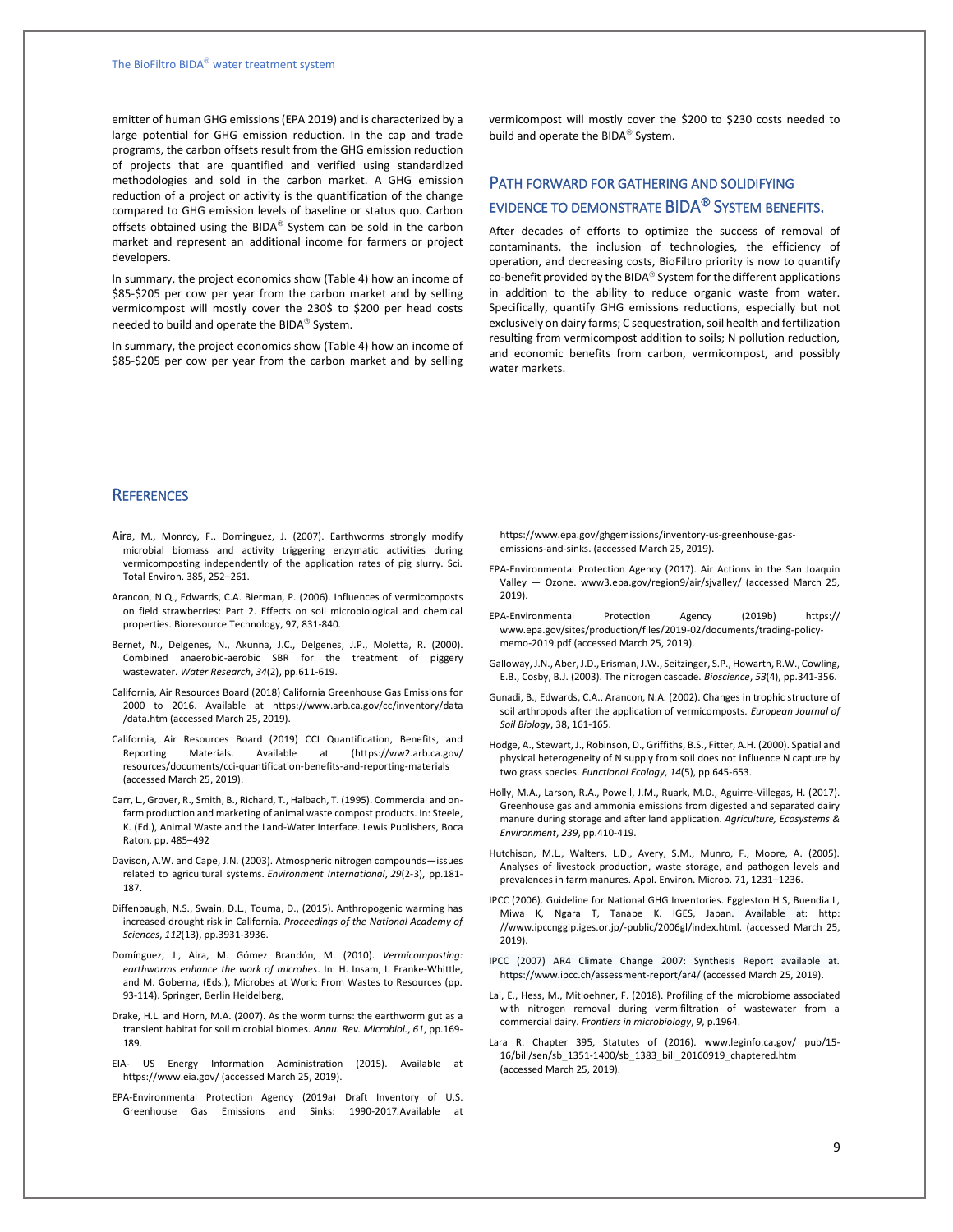- Lazcano, C. and Domínguez, J. (2011). The use of vermicompost in sustainable agriculture: impact on plant growth and soil fertility. Soil nutrients, 10(1 -23), p.187.
- Lee, H. and Sumner, D., (2018). Dependence on policy revenue poses risks for investments in dairy digesters. California Agriculture, 72(4), pp.226 -235.
- Leytem, A.B., Bjorneberg, D.L., Al Rotz, C., Moraes, L.E., Kebreab, E., Dungan, R.S., (2018). Ammonia emissions from dairy lagoons in the western US.
- Li, X., Xing, M., Yang, J., Lu, Y. (2013). Properties of biofilm in a vermifiltration system for domestic wastewater sludge stabilization. Chem. Eng. J. 223, 932 – 943.
- Li, Y.S., P. Robin, D. Cluzeau, M. Bouché, J.P. Qiu, A. Laplanche, et al. (2008). Vermifiltration as a stage in reuse of swine wastewater: Monitoring methodology on an experimental farm. Ecol. Eng. 32: 301 -309.
- Lin, H., S.A.W. Diemont, T. Toland, W. Tao, D. Daley, D.L. Johnson. (2013). Vermifiltration Ecological Treatment for the Re -Use of Food Waste Digestate. Water Environ. Res. 85: 2184 - 2193.
- Liu, J., Lu, Z., Yang, J., Xing, M., Yu, F., Guo, M. (2012). Effect of earthworms on the performance and microbial communities of excess sludge treatment process in vermifilter. Bioresour. Technol. 117, 214 –221.
- Lubbers, I.M., Van Groenigen, K.J., Fonte, S.J., Six, J., Brussaard, L. and Van Groenigen, J.W., (2013). Greenhouse -gas emissions from soils increased by earthworms. *Nature Climate Change* , *3*(3), p.187.
- Luth, P. Robin, P. Germain, M. Lecomte, B. Landrain, Y. Li, et al. (2011). Earthworm effects on gaseous emissions during vermifiltration of pig fresh slurry. Bioresour. Technol. 102: 3679 -3686.
- Nkoa, R. (2014). Agricultural benefits and environmental risks of soil fertilization with anaerobic digestates: a review. Agronomy for Sustainable Development, 34(2), 473 -492.
- Owen, J.J. and Silver, W.L. (2015). Greenhouse gas emissions from dairy manure management: a review of field‐based studies. *Global change biology* , *21*(2), pp.550 -565.
- Parks, S.E.; Irving, D.E.; Milham, P.J. (2012). A critical evaluation of on -farm rapid tests for measuring nitrate in leafy vegetables. *Sci. Hort. 134*, 1 –6.
- Pimentel, D., Berger B., Filiberto D., Newton M., Bet al. (2004). Water Resources: Agricultural and Environmental Issues, *BioScience*, Volume 54, Issue 10, Pages 909 –918.
- Ravishankara, A.R., Daniel, J.S. Portmann, R.W. (2009). Nitrous oxide (N2O): the dominant ozone -depleting substance emitted in the 21st century. *science* , *326*(5949), pp.123 -125.
- Rodrigues, M.A., Coutinho, J., Martins, F. (2002). Efficacy and limitations of triticale as nitrogen catch crop in a Mediterranean environment. Eur. J. Agron 17 (3), 155 –160.
- Wang, L., Guo, F., Zheng, Z., Luo, X., Zhang, J. (2011). Enhancement of rural domestic sewage treatment performance, and assessment of microbial community diversity and structure using tower vermifiltration. Bioresour. Technol. 102, 9462 –9470.
- Wang, L., Y. Zhang, X. Luo, J. Zhang, Z. Zheng. (2016). Effects of earthworms and substrate on diversity and abundance of denitrifying genes (nirS and nirK) and denitrifying rate during rural domestic wastewater treatment. Bioresour. Technol. 212: 174 -181.
- Wang, L., Z. Guo, Y. Che, F. Yang, J. Chao, Y. Gao, et al. (2014). The effect of vermifiltration height and wet:dry time ratio on nutrient removal performance and biological features, and their influence on nutrient removal efficiencies. Ecol. Eng. 71: 165 -172.
- Wrap (2016). DC -Agri field experiments for quality digestate and compost in agriculture. Wrap UK Final report 2016.
- Xing, M., X. Li , J. Yang. (2015). Treatment performance of small -scale vermifilter for domestic wastewater and its relationship to earthworm growth, reproduction and enzymatic activity. Afr J Biotechnol 9: 7513 -7520.

Zhao, L., Wang, Y., Yang, J., Xing, M., Li, X., Yi, D., et al. (2010). Earthworm microorganism interactions: a strategy to stabilize domestic wastewater sludge. Water Res. 44, 2572 – 2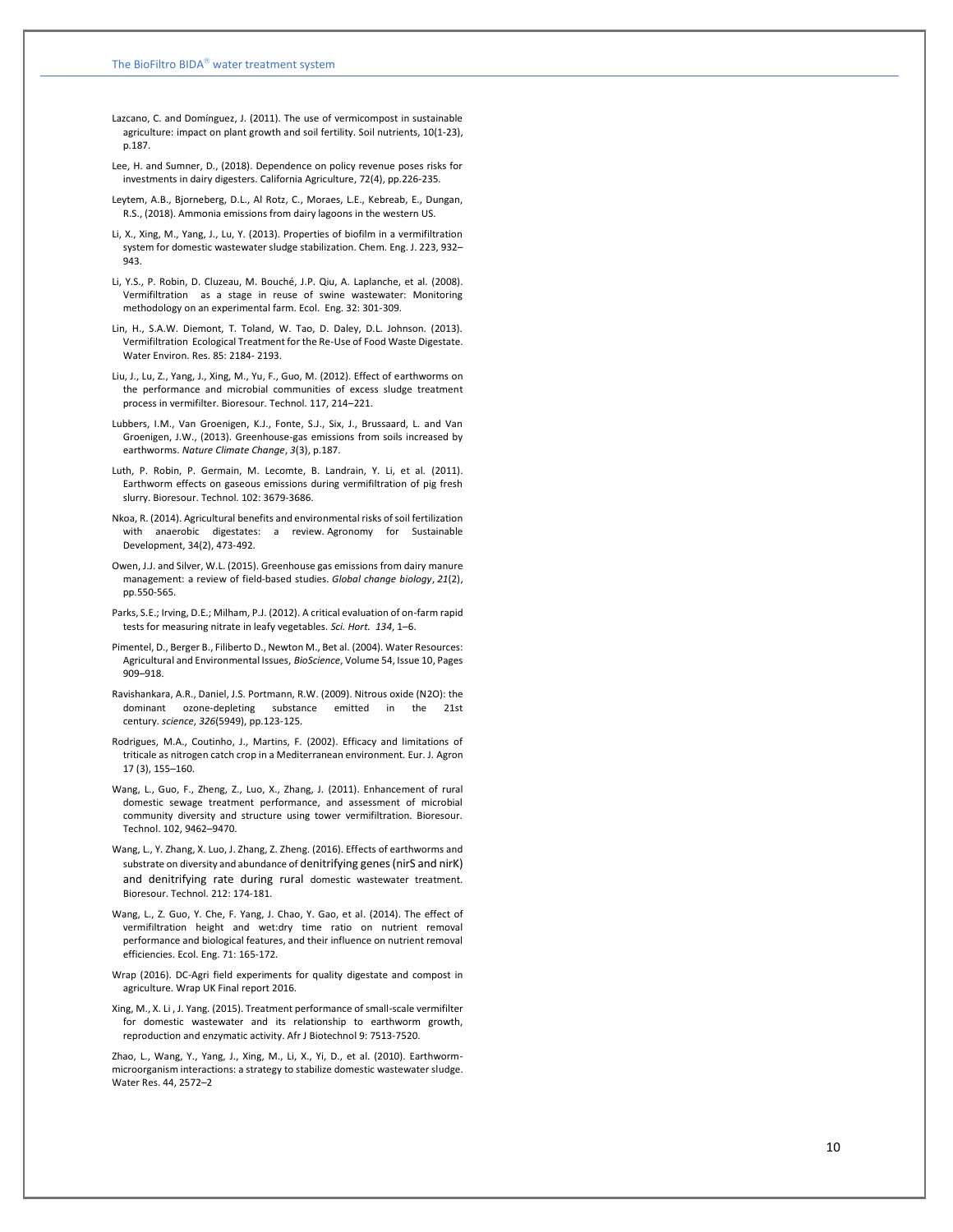# **APPENDIX**

# CALCULATION OF GHG EMISSION REDUCTION OF THE BIDA<sup>®</sup> SYSTEM AT FANELLI DAIRY

This Appendix describes in detail the preliminary assessment of the greenhouse gas (GHG) emission reduction obtained by the BioFiltro BIDA<sup>®</sup> System at Fanelli Dairy in Merced County, CA. GHG emission reduction was obtained using two independent approaches: using the California Department of Food and Agriculture (CDFA) calculation tool and using published GHG emissions measurements data.

In this typical midsize dairy farm in CA (Fanelli Dairy, details are described in Lai et al 2018) manure was managed with the flush system and anaerobic lagoon. The free-stall barns were flushed daily 3 times for 6 minutes to remove manure from the barn floor. Flush water was stored in an uncovered anaerobic lagoon with approximately 5.7 million liters of holding capacity. A portion of this water was recycled during the next flushing period and eventually, all water was applied to surrounding cropland as fertilizer. The BIDA® System was designed to support 150 cows of the total 1,105 on the farm. To calculate the GHG emissions per cow, a population of 118 dairy cows was used, considering the proportion between excretion produced by dairy and non-dairy cows at the farm. The BIDA<sup>®</sup> System treated lagoon water before it was recycled back to the free stall barns as flush water, and thus was not treating directly flushed water. The BIDA<sup>®</sup> System bed consisted of a concrete basin (49 m x 11 m x 1.5 m) filled with a 30 cm bottom layer of river cobble to improve drainage, topped with a 1.2 m layer of semi-sterile woodchips made from hearts of Douglas fir, White fir, and Ponderosa pine. The surface layer of woodchips was seeded with 300 kg of earthworms (*Eisenia fetida*). Twenty peripheral PVC exhaust pipes (20 cm diameter) allowed air exchange between the bottom layer and ambient air to maintain aerobic conditions in the BIDA<sup>®</sup> System profile.

Net GHG emission reduction was calculated by subtracting BIDA® System GHG emissions from baseline GHG emissions from the anaerobic lagoon. Both baseline and BIDA® System GHG emissions were calculated only for the number of cows supported by the BIDA® System. GHG emissions resulting from fossil fuels were not included.

## 1) GHG emission reduction estimated using the CDFA Calculation Tool

The CDFA Alternative Manure Management Program (AMMP) Quantification Methodology is adapted from the California Air Resources Board (CARB) 2014 Compliance Offset Protocol for Livestock Projects adopted by CARB in 2011 and updated in 2014 (CARB 2016). This methodology accounts for the net GHG benefit based on a calculation of the avoided methane (CH4) emissions from anaerobic manure decomposition after the adoption of a livestock digester in order to generate offset credits for use in the Cap-and-Trade Program. While the focus of the Protocol is the installation of a digester, the equations used to calculate emissions are broadly applicable to any livestock operation with anaerobic manure

management systems. The CARB protocol also contains equations for quantifying CH<sup>4</sup> emissions from a variety of manure management practices and for quantifying fossil carbon dioxide  $(CO<sub>2</sub>)$  emissions associated with manure management. These equations form the basis of this AMMP Quantification Tool (CARB 2019).

Practices for treating/storing manure that did not have corresponding CH<sub>4</sub> conversion factors (MCFs), as for the BIDA® System, factors for closely related practice were selected based on the definitions in the Benefits Calculator Tool. Co-benefits such as soil carbon sequestration from compost additions to soils are included and followed the Methodology for Soil Health and Conservation (CARB 21018).

Methane production from manure depends on the quantity of volatile solids (VS), i.e. the biodegradable organic material in manure that can decompose anaerobically, air temperature, and the retention time of manure during treatment and storage. This methodology combines project-specific data with default factors to establish both a baseline scenario and a project scenario. Baseline scenario methane emissions (BECH4) represent the emissions within the Project Boundary that would have occurred without adoption of alternative manure management practices for the previous 12 months of dairy operation. To calculate project BIDA® System emissions using the CDFA calculator tool, the BIDA® System was considered as a high-efficiency separator capable of retaining most of the VS (83% obtained by monthly measurements of TSS between 2015-2017 in Table 2) before entering the anaerobic lagoon. In addition, the VS retained by the BIDA® System were considered aerobically composted.

Methane is produced from both anaerobic storage (lagoon) and from predominantly aerobic systems where separated solids are collected.

$$
BECH4 = BECH4AS + BECH4nonAS
$$
 (Equation 1)

CH<sup>4</sup> emission is estimated for each cow population category, month, and storage/treatment system as:

#### BECH4AS = *f(VS* x *B<sup>0</sup>* x *GWP* x *MCF* x *MS)* (Equation 2)

Where the proportion of the VS excreted during the month, adjusted for the non-degraded VS stored from previous months that are available for conversion to CH4, is corrected by the effect of temperature by the van't Hoff-Arrhenius factor f. *B<sup>O</sup>* is the maximum potential CH<sup>4</sup> production of the cow category, *MS* is the fraction of waste going through the specific storage/treatment system, and *MCF* is the VS-to-CH<sup>4</sup> conversion efficiency for each storage/treatment used for non-anaerobic practices. *GWP* is the warming potential of CH<sup>4</sup> compared to CO<sub>2</sub>. Current IPCC GWP values of 25 for CH<sub>4</sub> and 298 for N<sub>2</sub>O were used in these calculations. For the annual non-anaerobic CH<sup>4</sup> emissions estimate, the same function in Equation 2 was applied on the annual sum of daily excreted VS.

Values and parameters set as inputs and used in the tool are shown in Table S1 A, B, and C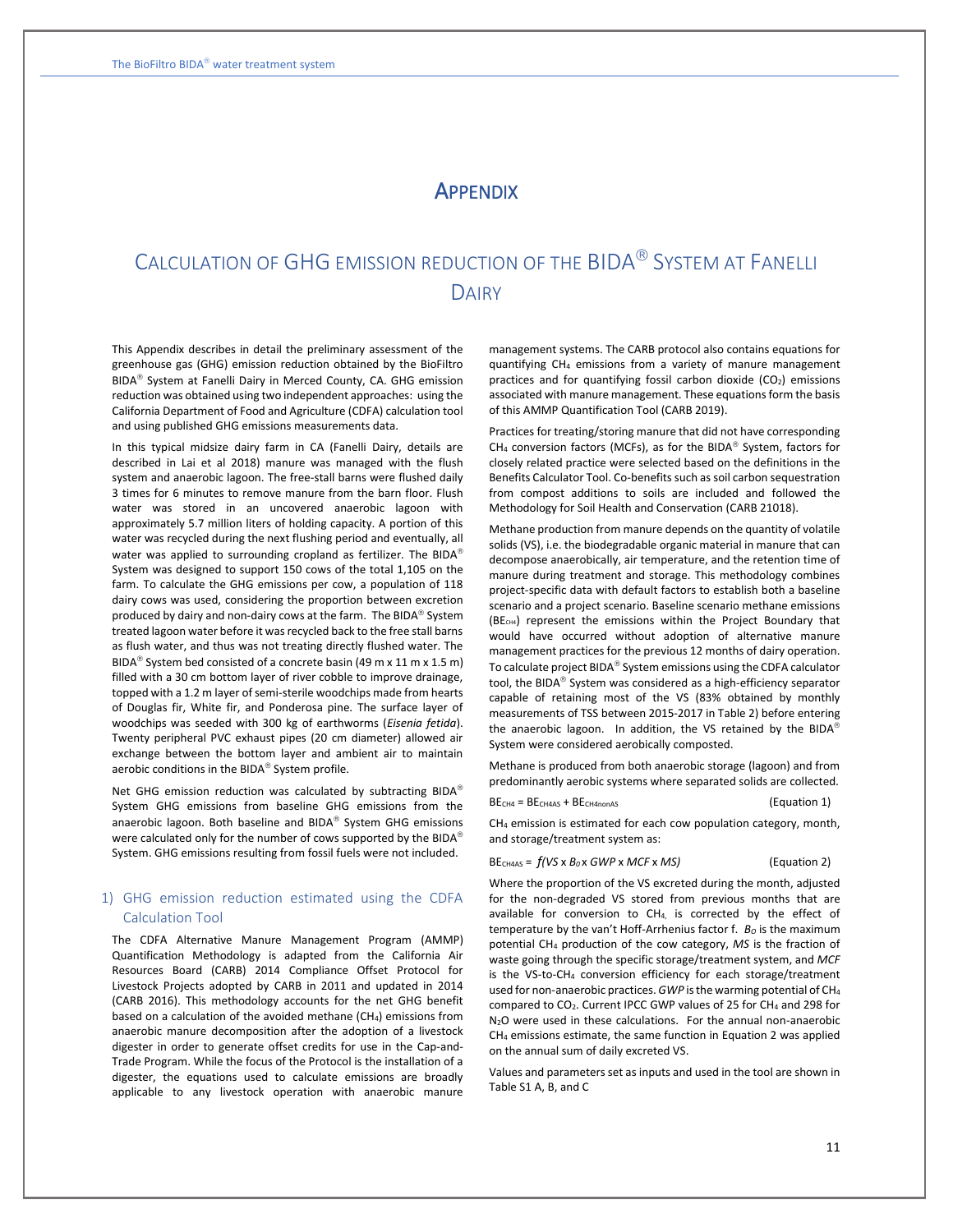| Livestock population                       | N animals    | <b>Bo</b><br>$(m^3 CH_4/kg VS)$ | <b>VS</b><br>(kg/cow/day) | VS deposited<br>on land (%) |
|--------------------------------------------|--------------|---------------------------------|---------------------------|-----------------------------|
| <b>Lactating Dairy Cows</b><br>(freestall) | 88           | 0.24                            | 7.7588                    | 20                          |
| Dry cows                                   | 14           | 0.24                            | 3.80304                   | 70                          |
| Heifers (on feed)                          | 48           | 0.17                            | 3.43508                   | 70                          |
| <b>Bull</b>                                | $\mathbf{1}$ |                                 |                           | 70                          |

#### **B**

| <b>Treatment Practice MCF</b><br>(16.5 °C)                               | <b>MCF Values</b>                                                                  |
|--------------------------------------------------------------------------|------------------------------------------------------------------------------------|
| Anaerobic lagoon                                                         | Calculated using the van't<br>Hoff-Arrhenius factor f *0.80<br>on the available Vs |
| Solid storage                                                            | 4%                                                                                 |
| Dry lot                                                                  | 1.5%                                                                               |
| Liquid slurry (with natural crust cover)                                 | 19%                                                                                |
| Composting -passive windrow /BIDA <sup>®</sup><br>System vermicomposting | 1%                                                                                 |

**C** 

|                           | <b>Solid separation</b>                   | Type                    | Separation | Fraction sent to<br>anaerobic lagoon |
|---------------------------|-------------------------------------------|-------------------------|------------|--------------------------------------|
| <b>Baseline</b>           | Solid separator                           | Vibrating screen        | 15%        |                                      |
|                           | Fraction sent to anaerobic<br>lagoon      |                         |            | 68 %                                 |
| Project-BIDA <sup>®</sup> | Solid separation                          | <b>Vibrating Screen</b> | 15%        |                                      |
| System                    |                                           |                         |            |                                      |
|                           | Secondary solid separator                 | Roller drum             | 25%        |                                      |
|                           | Third separator: BIDA <sup>®</sup> System | <b>Biofilter</b>        | 83%        |                                      |
|                           | Fraction sent to anaerobic                |                         |            | 9%                                   |
|                           | lagoon                                    |                         |            |                                      |

**Tables S1 A,B,C. Specific values for the farm and storage/treatment systems. The factors describing the fraction of the potential CH<sup>4</sup> production emitted by storage type are set for the annual average temperature of 16.5 <sup>o</sup>C.** 

Thus, the tool calculates monthly temperature-corrected CH<sup>4</sup> emissions. Temperatures are set at the county level and derived from monthly values from NOAA (NCDC) Western Regional Climate Center

For the dairy cows at this farm, 20% of excrement is left on the ground by default, and 12% is removed by a first separator. These separated VS are kept in a liquid slurry with a natural cover while the rest goes to the anaerobic lagoon. Separated solids and residual solids from previous months produce CH<sup>4</sup> proportionally to the f values (Table S1 B). For the other livestock categories, the initial proportion of manure left on the ground is 70%. In total, estimated baseline annual emissions are 488 tCO<sub>2</sub>eq yr<sup>-1</sup>, and additional 32.5 non-anaerobic CH<sub>4</sub> emissions from the separated materials.

For project conditions, the first solid separation and storage methods are unchanged. However, a second separator filters 25% of the remaining VS, and then the BIDA<sup>®</sup> System retains 83% of the remaining VS. In this scenario, only 9% of VS remain in wastewater after treatment (Table S1 C). Because the VS separated by the BIDA® System are composted by worms in predominantly aerobic conditions, MCF for the BIDA® System has been set to 1%, as for the most similar storage treatment method: the composting in passive windrows (with infrequent turning for mixing and aeration).

Resulting BIDA<sup>®</sup> System related CH<sub>4</sub> anaerobic emissions are 62  $tCO_2$ eq yr<sup>-1</sup>, and 43.4  $tCO_2$ eq yr<sup>-1</sup> non-anaerobic CH<sub>4</sub> emissions from the separated materials. Thus, the BIDA® System reduced 87% CH<sub>4</sub> anaerobic emissions and increased 33% the smaller CH<sup>4</sup> emissions from the non-anaerobic storage of the separated solids.

## 2) GHG emission reduction estimated using GHG flux measurement data

A second approach to estimate GHG emission from the BIDA<sup>®</sup> System was based on the GHG fluxes measured in summer 2015 published in Lai et al 2018 (Table 3 and 4).  $CO<sub>2</sub>$ , CH<sub>4</sub>, N<sub>2</sub>O, and NH<sub>3</sub> emissions were measured over 24-hour periods from the lagoon (LAG); in the water entering the BIDA® System (INF); in the treated water exiting the BIDA<sup>®</sup> System (EFF); and at the surface (TOP) and the bottom gravel layer (BOT) of the BIDA<sup>®</sup> vermifiltration system while operating. The sum of the EFF, TOP, and BOT equal the vermifilters BIDA® System emissions and is compared with emission prior to treatment or in the lagoon.

The daily fluxes measured during the field campaign were scaled up to monthly sums. Monthly CH<sup>4</sup> fluxes were corrected for temperature effects using the same Arrhenius factor used in the CDFA quantification tool. The monthly flux of July was divided by the *f* factor of July to obtain a CH<sup>4</sup> basal flux. The basal flux was then multiplied for the *f* factor of each month and monthly fluxes were summed to obtain the annual flux.  $CO<sub>2</sub>$  monthly fluxes were scaled up to annual value using the same approach as for CH<sub>4</sub>, but using a  $Q_{10}$  function and the typical Q<sup>10</sup> values of 2 (van't Hoff, 1898). Temperature values were the same used for the CDFA tool approach.

This second estimate of BIDA® System related GHG emission was 42 tCO<sub>2</sub>eq yr<sup>-1</sup> (Table S2), much less than measured with the AMMP tool. It was comprised of 37% of N<sub>2</sub>O fluxes, 51% CO<sub>2</sub> fluxes, and 12% CH<sub>4</sub>.  $N<sub>2</sub>O$  fluxes were very small but had a large effect due to a warming potential 298 times the warming potential of  $CO<sub>2</sub>$ . Even if a single measurement campaign could be insufficient to quantify annual GHG emissions, the measurements were made during the warmest and most active month and show insignificant emissions from the BIDA System. Even if measured GHG emission from the BIDA $^{\circledR}$  System (on a volume of 50,000 liters of wastewater) were slightly higher compared to fluxes from the same amount of water in the lagoon (Table 3) the authors explained how they sampled only superficial, less CH<sub>4</sub> rich lagoon water. Moreover, slightly higher fluxes from a system requiring four hours to treat wastewater like the BIDA<sup>®</sup> System are still insignificant compared to the fluxes generated by the entire lagoon, 25 times larger than the BIDA® System and storing wastewater for months.